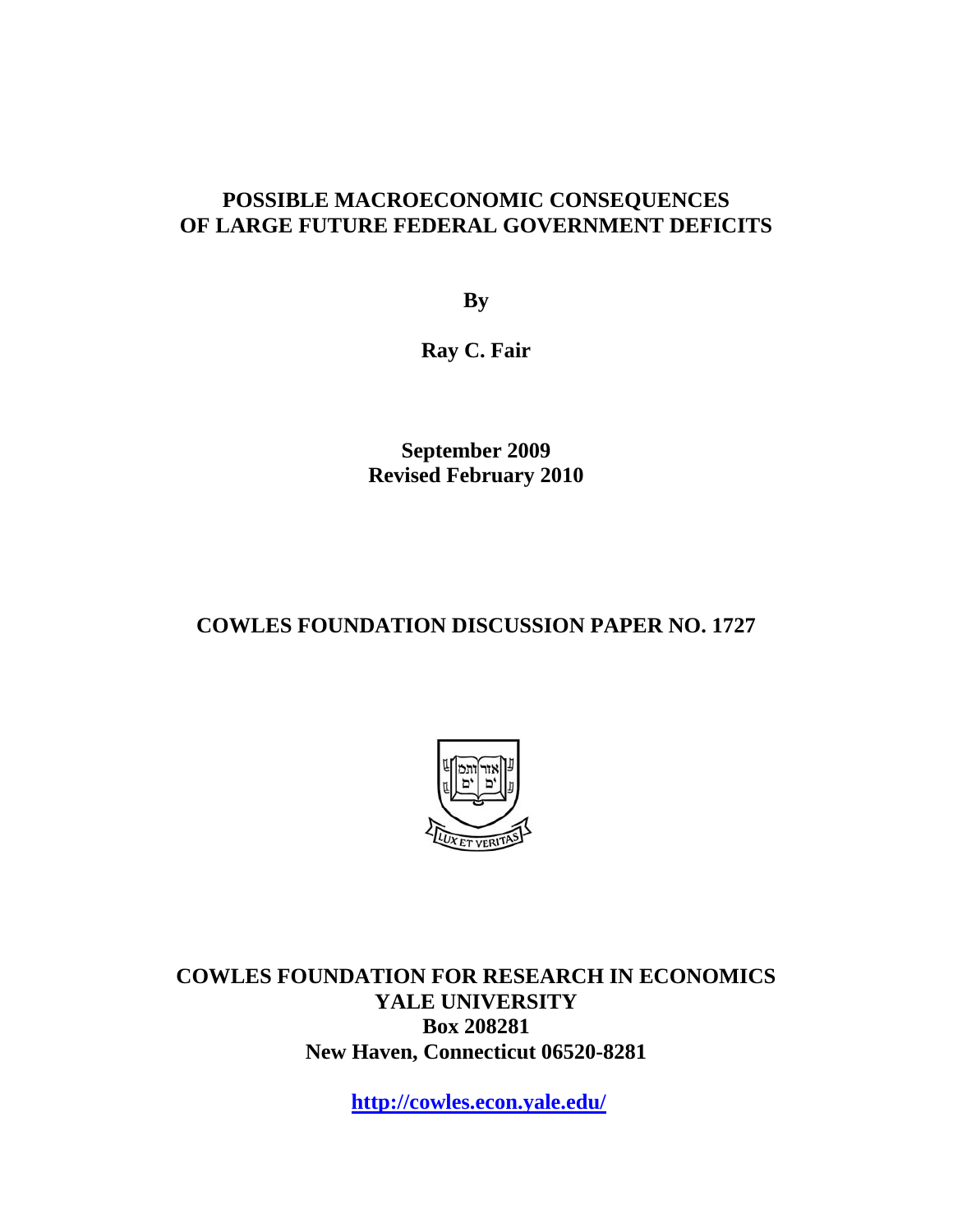# **Possible Macroeconomic Consequences of Large Future Federal Government Deficits**

#### **Ray C. Fair**<sup>∗</sup>

**Revised February 2010**

#### **Abstract**

This paper uses a multicountry macroeconometric model to analyze possible macroeconomic consequences of large future U.S. federal government deficits. The analysis has the advantage of accounting for the endogeneity of the deficit. In the baseline run, which assumes no large tax increases or spending cuts and no bad dollar and stock market shocks, the debt/GDP ratio rises substantially through 2020. The estimates from this run are in line with other estimates. Various experiments off the baseline run are then done. If the dollar depreciates, inflation increases but the effect on the debt/GDP ratio is modest. It does not appear that the United States can inflate its way out of its debt problem. If U.S. stock prices fall, this makes matters worse since output is lower because of a negative wealth effect. Personal tax increases or transfer payment decreases of three percent of nominal GDP solve the debt problem, at a cost of a real output loss of about 1.6 percent over the next decade. The Fed's ability to offset these losses is modest according to the model. Introducing a national sales tax is more contractionary than is increasing personal income taxes or decreasing transfer payments.

<sup>∗</sup>Cowles Foundation and International Center for Finance, Yale University, New Haven, CT 06520-8281. Phone: 203-432-3715; e-mail: ray.fair@yale.edu; website: *fairmodel.econ.yale.edu*. The results in this paper can be duplicated on the author's website, and alternative baseline runs and experiments can be done. I am indebted to William Brainard for helpful comments.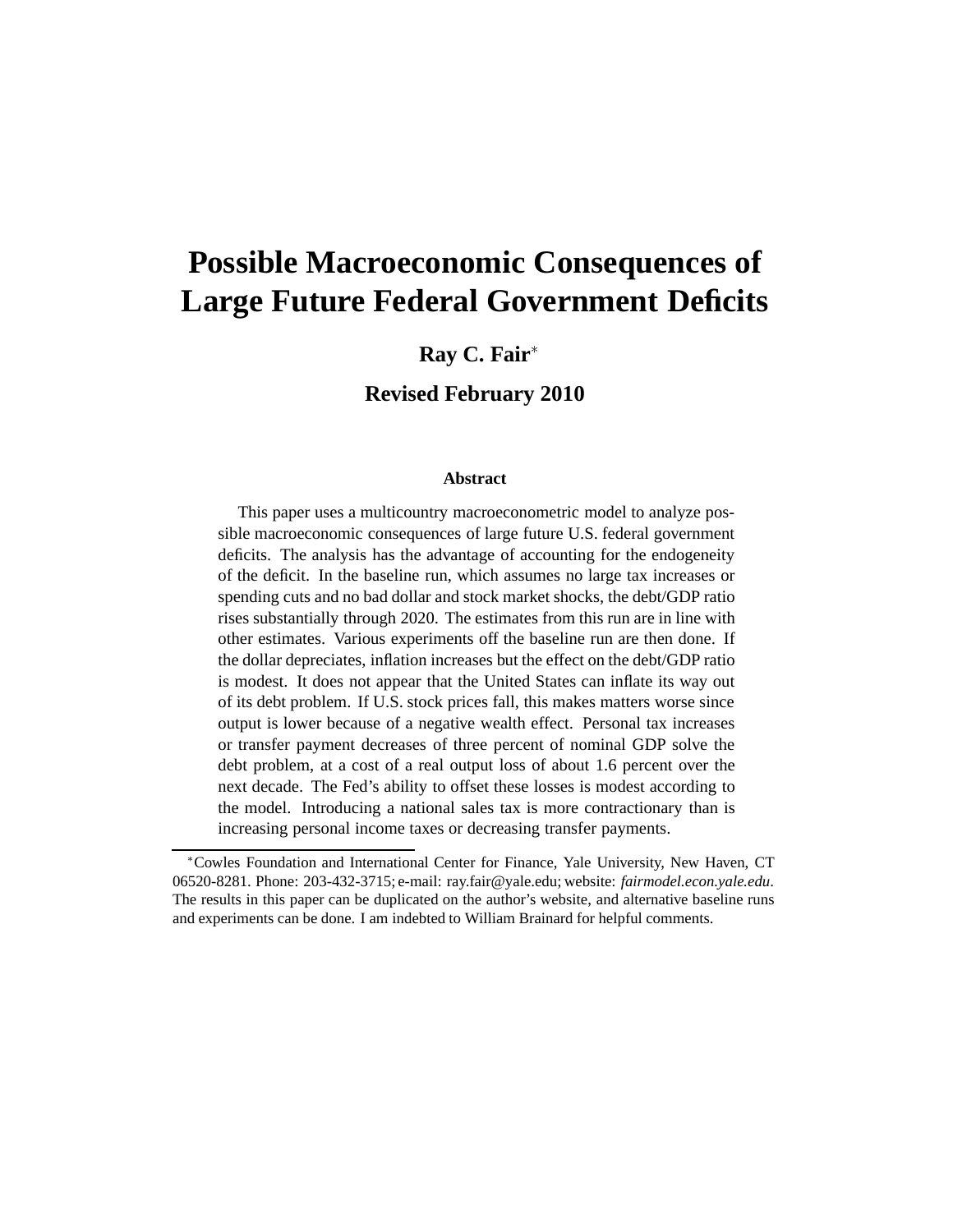# **1 Introduction**

It is widely expected that the federal government deficit will remain large for many years. The Congressional Budget Office (CBO) released estimates on August 25, 2009—CBO (2009b)—that showed a cumulative deficit between 2009 and 2019 of \$8.7 trillion. The federal government debt as a percent of GDP was estimated to rise from 40.8 percent in 2008 to 67.8 percent in 2019. Auerbach and Gale (2009, Table 4) have for their "adjusted baseline" case the debt/GDP ratio rising from 54.0 percent in 2009 to 89.4 percent in 2019. The Obama administration's budget, released February 1, 2010, has the debt/GDP ratio rising from 53.0 percent in 2009 to 77.2 percent in 2020.

Many have argued that if something is not done to lower the deficit, bad things are likely to happen to the economy. Often cited are a depreciation of the dollar, a decrease in U.S. stock prices, and an increase in interest rates on U.S. government securities (because of added risk). There are, however, no quantitative estimates of these possible effects. One needs a model of the economy to obtain such estimates, and this has not been done. This paper presents estimates using a macro model. A baseline run is obtained where nothing bad happens, and then two alternative runs are made. The first assumes a large depreciation of the dollar, and the second assumes lower than average U.S. stock price increases. Since exchange rates and stock prices are essentially unpredictable, being determined in asset markets, this paper provides *conditional* estimates. Conditional on a particular response in asset markets to the deficit, estimated effects on the macro economy are provided.

Results are also presented of 1) increasing personal income tax rates, 2) lower-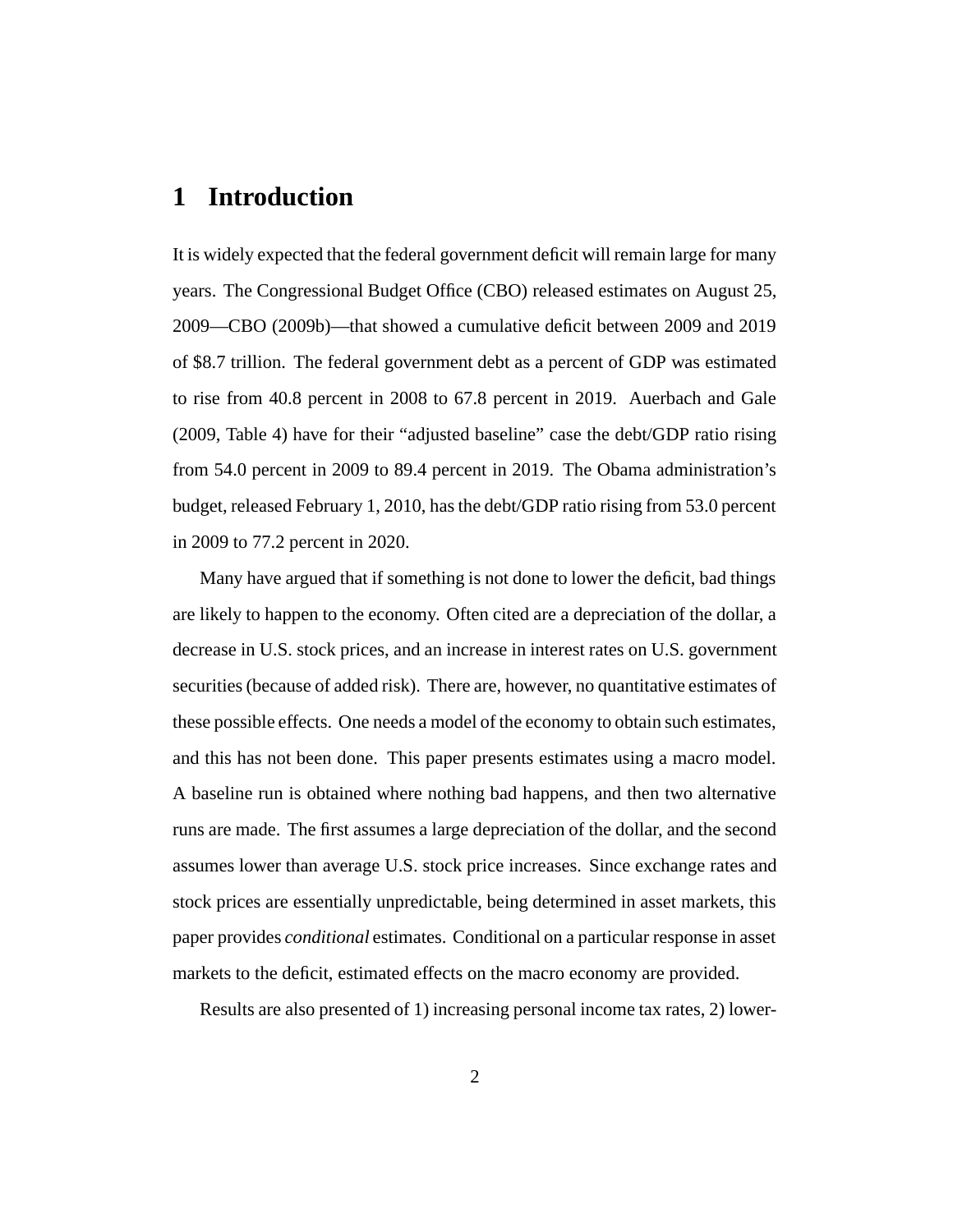ing federal government spending on transfer payments, and 3) introducing a federal government sales tax. The economic effects of these changes are estimated, including the effects on the government deficit and debt.

The advantage of the procedure in this paper is that, given the model, consistent stories can be told. Asset-market changes and government policy changes affect both the macro economy and the government deficit, and the model takes into account these effects. In the solution of the model the predicted values of the deficit are consistent with the predicted values of the other endogenous variables.

The stress in this paper is on demand effects. The traditional concerns of the public finance literature on dead weight losses and inefficiencies from taxes are not considered. The implicit assumption here is that these effects are second order relative to macro demand and price effects regarding the current federal budget problem. There is a tax effect on labor force participation, as seen below, but the main focus is on the demand side.

# **2 The Model**

A structural multicountry macroeconometric model, denoted the "MC model," is used in this paper. The MC model is presented in Fair (2004), and it has been updated for purposes of this paper (dated January 30, 2010). The updated version is on the author's website. The U.S. part of the MC model will be denoted the "US model," and the rest of the model will be denoted the "ROW model." Sometimes the US model is analyzed by itself, but in this paper the entire MC model is used. The methodology behind this modeling is compared to the methodology of dynamic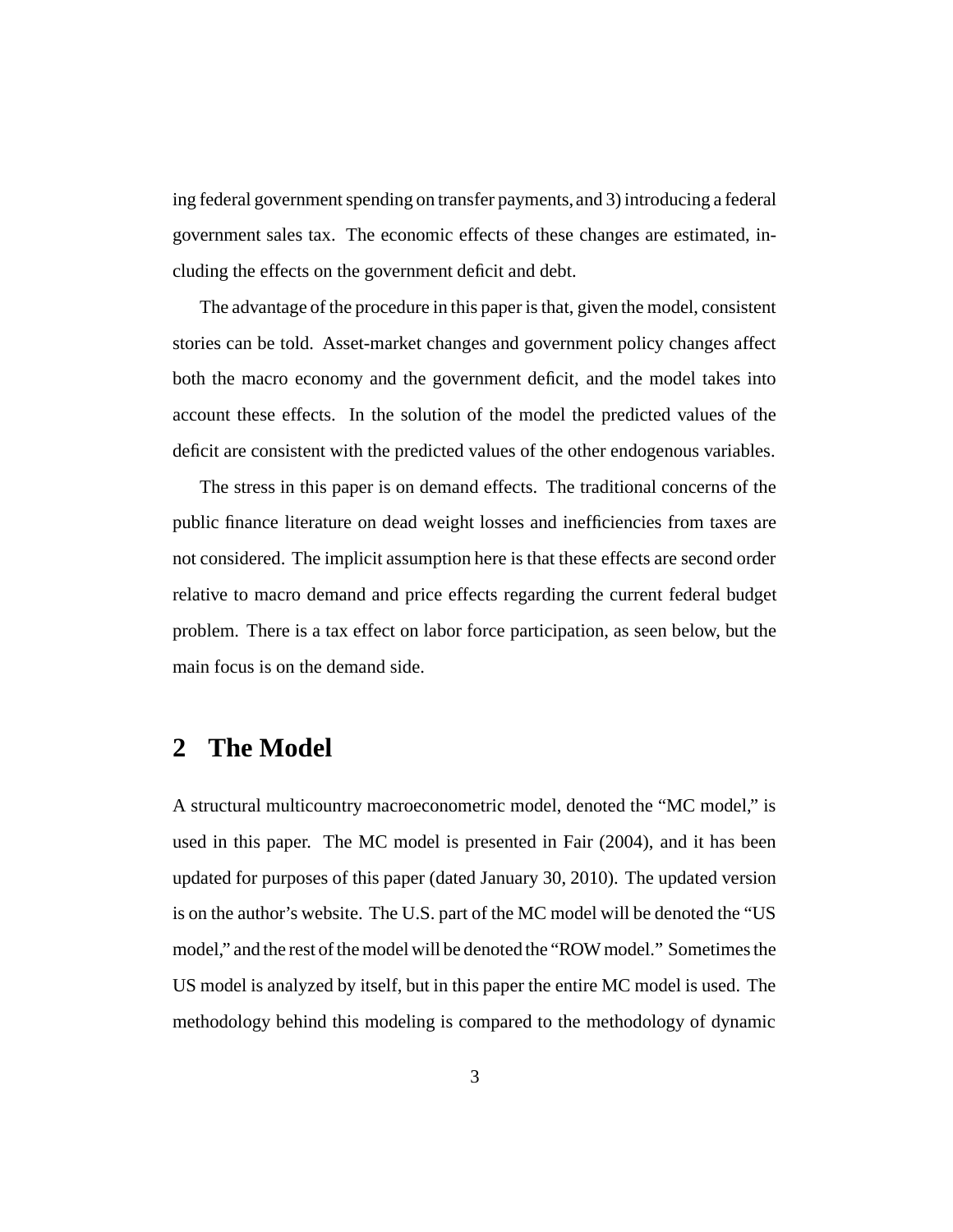stochastic general equilibrium (DSGE) modeling in Fair (2009a). The ability of the US model to forecast recessions and booms is analyzed in Fair (2009b). The MC model is completely estimated (by 2SLS); there is no calibration.

In the US model there are three estimated consumption equations, three investment equations, an import equation, four labor supply equations, two labor demand equations, a price equation, a nominal wage equation, two term structure of interest rate equations, and an estimated interest rate rule of the Federal Reserve, among others. In the interest rate rule the Fed responds to inflation and unemployment. There are a total of 28 estimated equations and about 100 identities in the US model. The unemployment rate is determined by an identity; it equals unemployment divided by the labor force. In the identities all flows of funds among the sectors (household, firm, financial, state and local government, federal government, and foreign) are accounted for. The federal government deficit is determined by an identity, as is the federal government debt. There is an estimated equation determining the interest payments of the federal government as a function of interest rates and the government debt.

The ROW model consists of estimated equations for 37 countries. There are up to 13 estimated equations per country and 16 identities. The estimated equations explain total imports, consumption, fixed investment, inventory investment, the domestic price level, the demand for money, a short term interest rate, a long term interest rate, the spot exchange rate, the forward exchange rate, the export price level, employment, and the labor force. The specifications are similar across countries. The short term interest rate for each country is explained by an estimated interest rate rule for that country. In some cases the U.S. interest rate is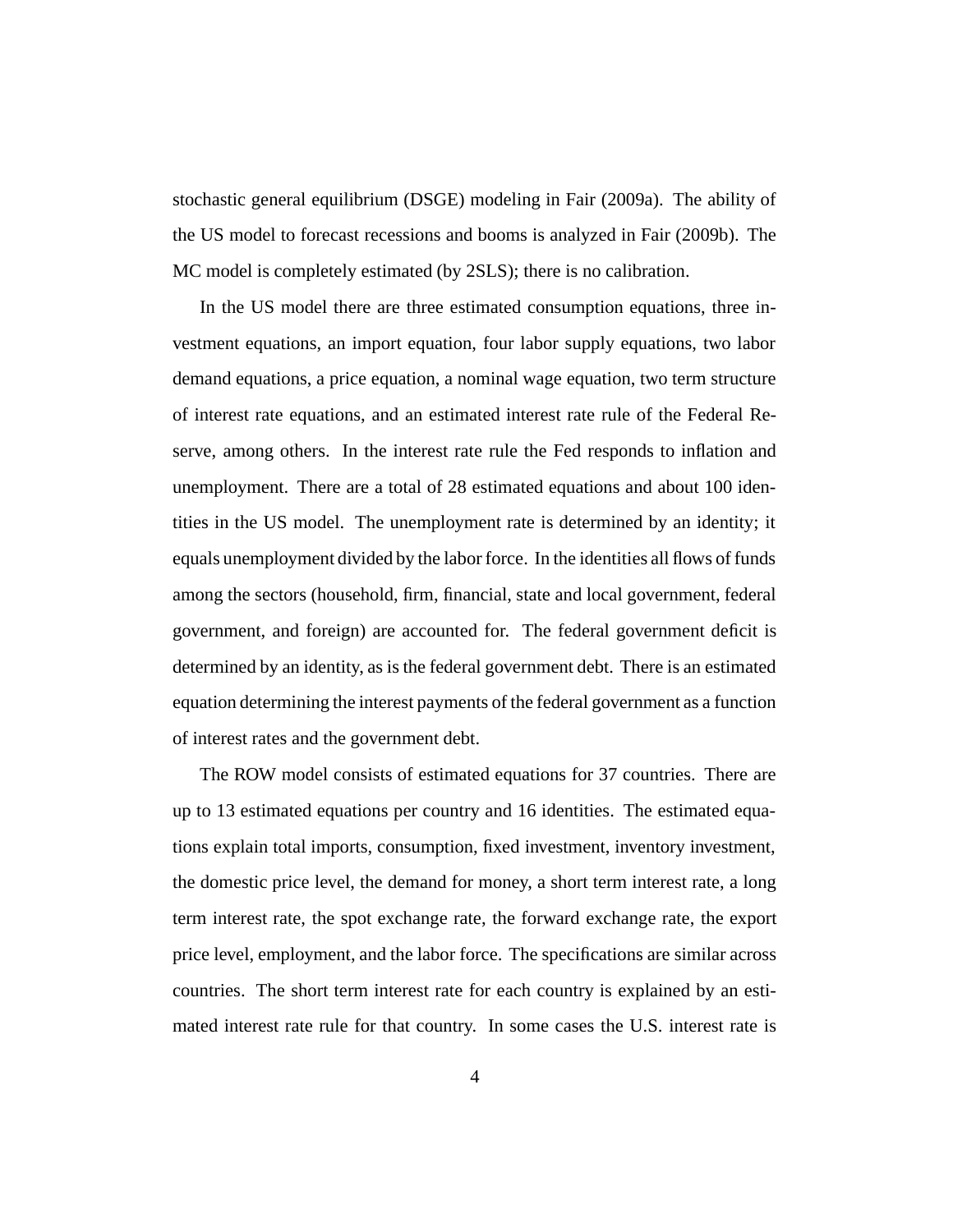an explanatory variable in the estimated rule, where the Fed is estimated to have an effect on the decisions of other monetary authorities. The exchange rates are relative to the dollar or the euro. The two key explanatory variables in the exchange rate equations are a relative interest rate variable and a relative price level variable. The ROW model consists of 275 estimated equations.

There are 59 countries in the MC model (counting an "all other" category), and the trade share matrix is  $59 \times 59$ . Data permitting, a trade share equation is estimated for each country pair. A total of 1,302 trade share equations are estimated. The trade share data are from the IFS Direction of Trade data. Quarterly data are available back to 1960.

There are many links among countries. The use of the trade shares means that the differential effects of one country's total demand for imports on other countries' exports are accounted for. There are interest rate links through the U.S. interest rate affecting some other countries' rates in the estimated interest rate rules. In a few cases the euro (earlier German) interest rate affects other countries' interest rates. Exports are endogenous for each country, depending on the imports of other countries, which are endogenous. The price of exports in local currency of each country is endogenous, depending on the domestic price level, which is endogenous. The price of exports in dollars is endogenous because the price of exports in local currency is endogenous and the exchange rate is endogenous. The price of imports in each country is endogenous because it depends on the price of exports of the other countries weighted by the trade shares. The price of imports affects the domestic price level in each country's estimated domestic price equation, which means that there are price links among countries. An increase in the price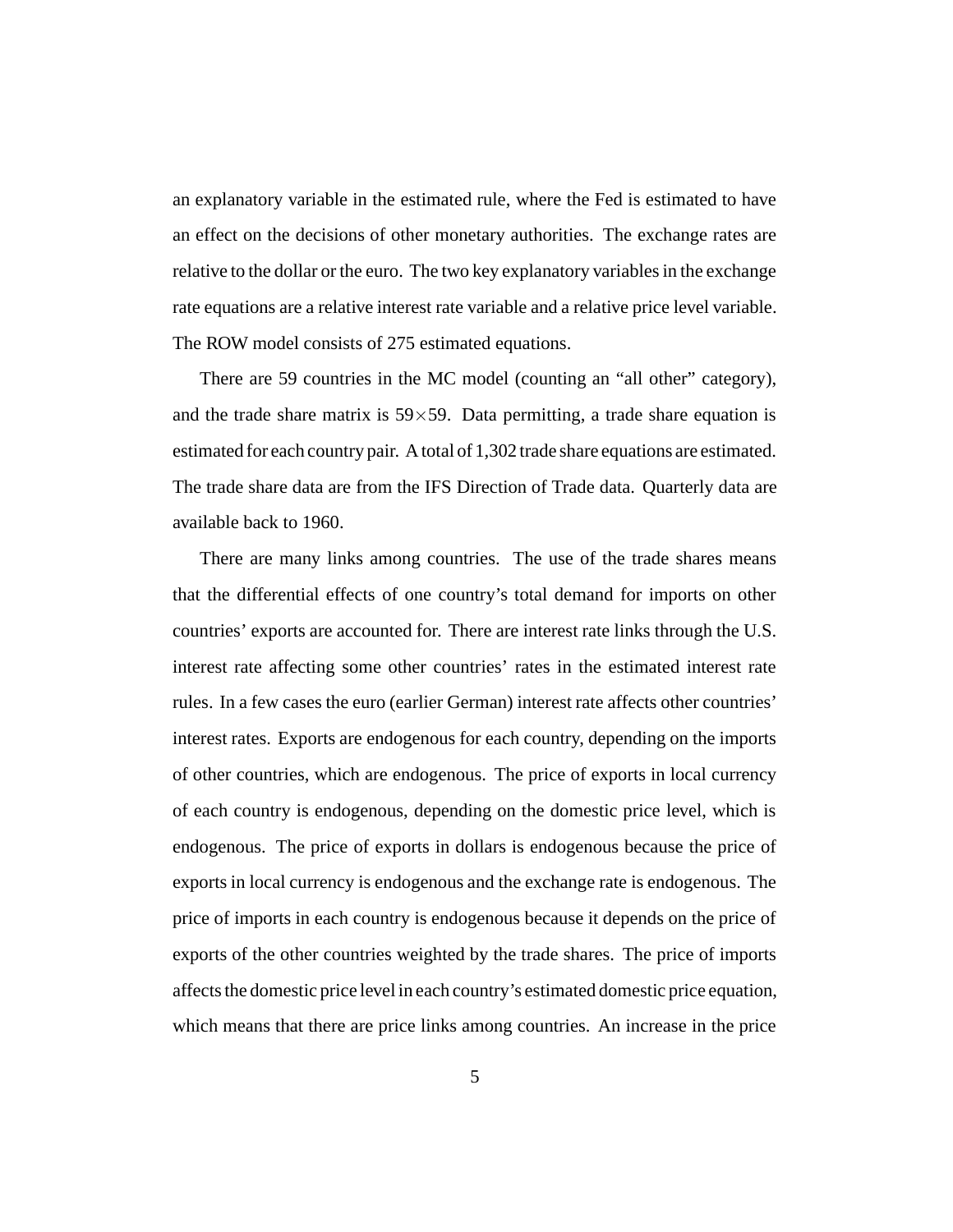of exports in dollars in one country leads to increases in other countries' import prices, which affects their domestic and thus export prices, which feeds back to the original country, etc.

The main focus of this paper is on the United States, and the effects of the experiments on the other countries will not be discussed. All the results are on the author's website. Before discussing the experiments, it will be useful to review a few of the model's properties for the United States.

The U.S. output multiplier for a change in U.S. government purchases of goods and services is about 2.0 after four quarters. (For all the multipliers discussed here the estimated interest rate rule of the Fed is included in the model—monetary policy is endogenous.) The multiplier for a change in the personal income tax rate is about 1.0 after four quarters. The same is true for a change in government spending on transfer payments to households. If the interest rate rule is dropped and the short term interest rate is increased by 1 percentage point, real output falls by about 0.4 percent after four quarters and about 0.7 percent after eight quarters. Monetary policy has important effects on the economy, but not enough to come close to eliminating cycles. This is discussed in Fair (2005). Multipliers in the model from a sustained change in a policy variable generally peak between four and eight quarters and then decline after that.

There are important wealth effects in the model. An increase in household wealth, say from an increase in stock prices, leads to an increase in consumption. Spending out of wealth is about 4 percent per year of the wealth change. The household wealth variable in the model includes housing wealth. Tests that I have done show that the consumption response to a change in financial wealth is close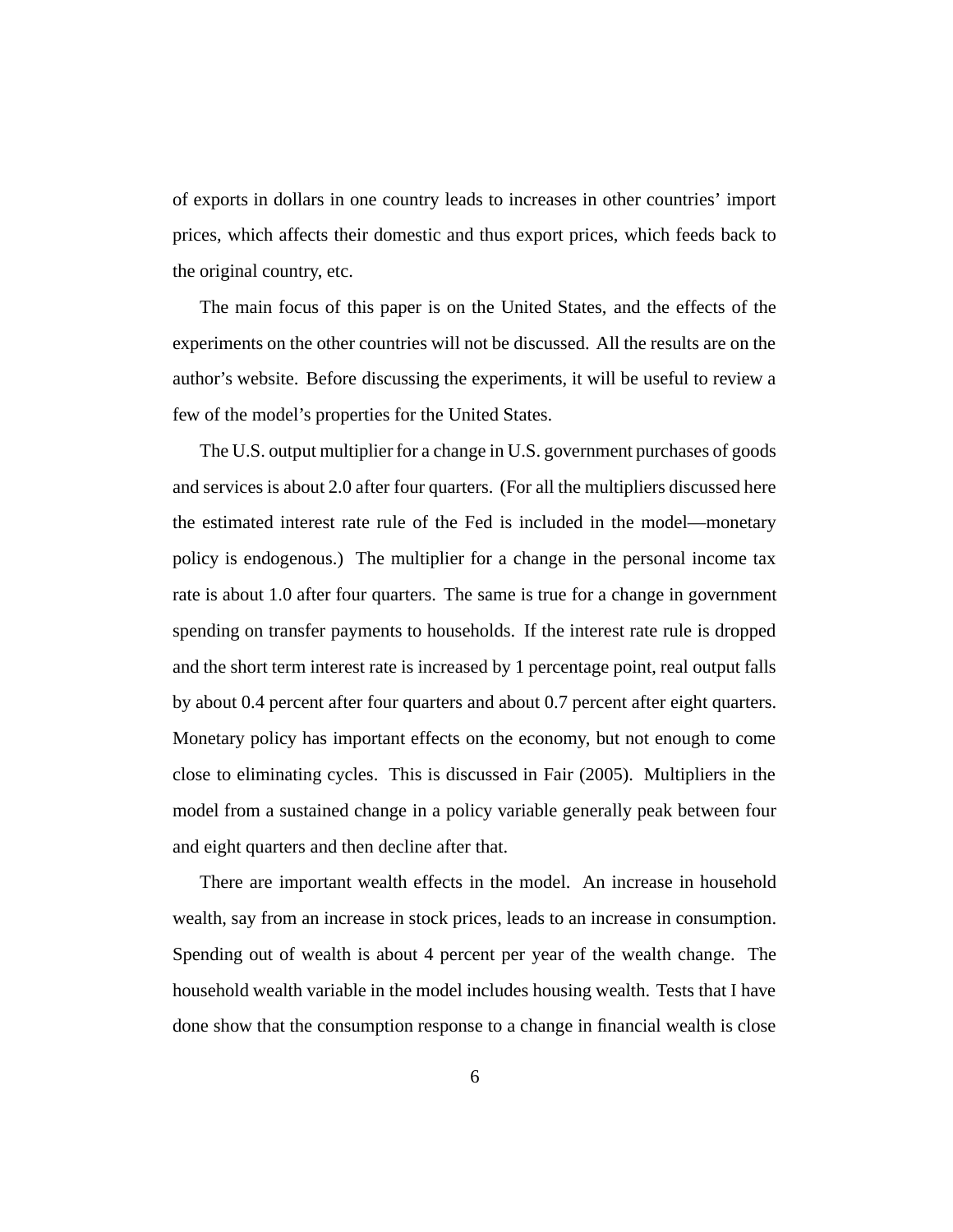to the response to a change in housing wealth, and the two are added together in the model.

The demand pressure variable in the price equation is the unemployment rate, and the cost shock variable is the price of imports. The nominal wage rate appears in the price equation, and the price level appears in the nominal wage equation. The price equation is discussed and tested against other specifications in Fair (2008). The price of imports is an important explanatory variable in the price equation, and this is why a depreciation of the dollar increases the domestic price level. The U.S. price of imports rises because of the depreciation, which affects the domestic price level.

DSGE models like the Galí and Gertler (2007) model have that property that a positive price shock is explosive unless the Fed raises the nominal interest rate more than the increase in the inflation rate. In other words, positive price shocks with the nominal interest rate held constant are expansionary (because the real interest rate falls). In the US model, however, they are contractionary. If there is a positive price shock like an increase in the price of imports, the real wage initially falls because nominal wages lag prices. This has a negative effect on consumption demand. In addition, household real wealth falls because nominal asset prices don't initially rise as much as the price level. This has a negative effect on consumption through a wealth effect. There is little if any offset from lower real interest rates because households appear to respond more to nominal rates than to real rates. Positive price shocks are thus contractionary even if the Fed keeps the nominal interest rate unchanged. An increase in the price of imports of 10 percent in the model with the nominal interest rate unchanged leads to a decrease in real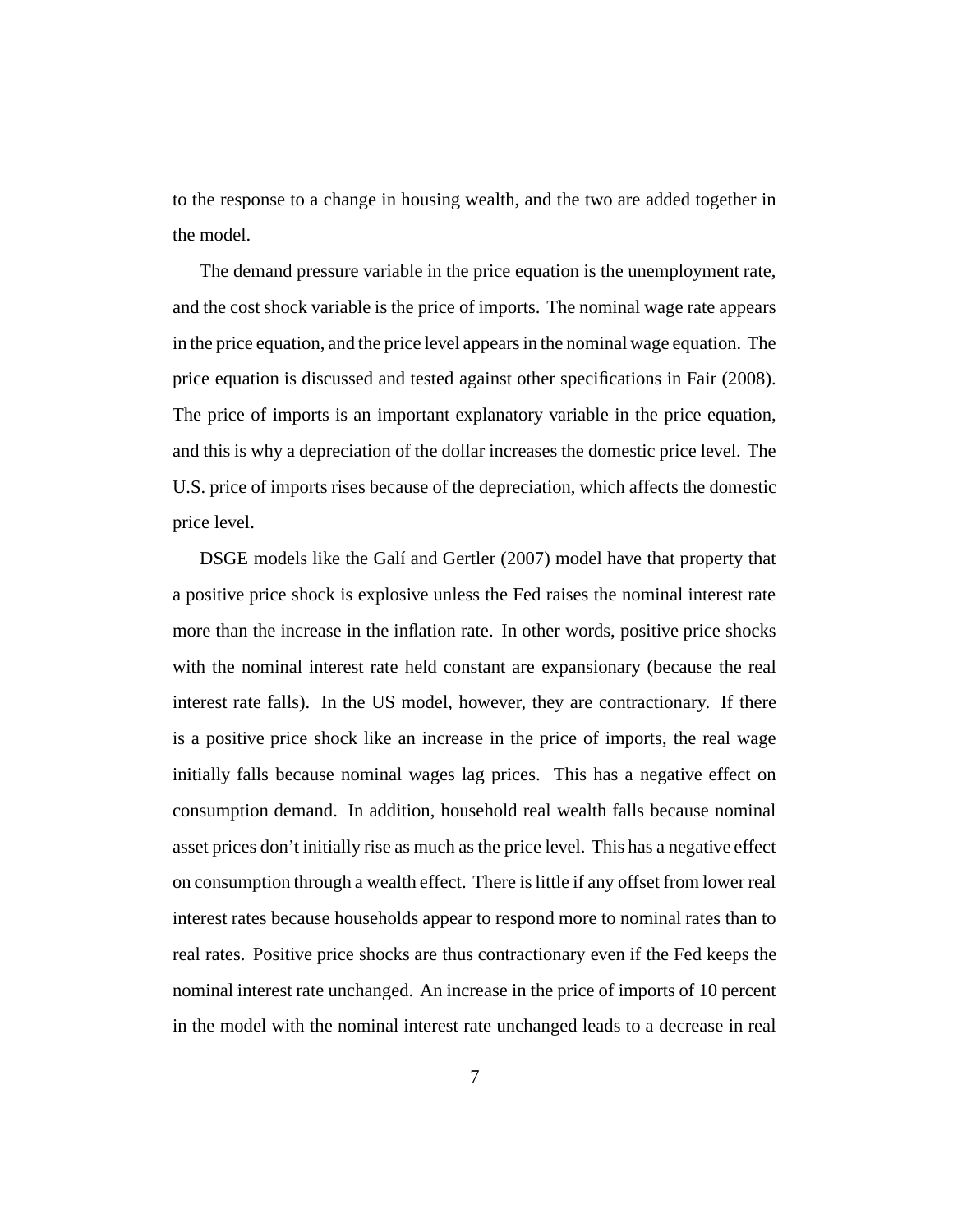GDP of about .4 percent after four quarters. A tighter monetary policy would add to the contraction.

In the labor force participation equations the personal income tax rate has a negative effect on labor supply (substitution effect dominating) and wealth has a negative effect (positive income effect on leisure). This means, for example, that an increase in the personal income tax rate has a different effect on the unemployment rate than does an equivalent size decrease in transfer payments because of different effects on labor supply. Also, an increase in household wealth, other things being equal, has a negative effect on the unemployment rate (decrease in the unemployment rate) because of a decrease in labor supply. There is thus no stable relationship between aggregate output and the unemployment rate because of varying effects on labor supply—no stable Okun's law. Potential labor productivity is exogenous in the model. Actual labor productivity is endogenous: it is equal to output divided by worker hours, both of which are endogenous.

There are two long term interest rates in the model, a bond rate and a mortgage rate, and these are determined by estimated term structure equations. These equations have the property (supported by the data) that a sustained increase in the short term interest rate of a certain amount leads to the same change in the long term rates in the long run.

The federal government interest payments equation mentioned above is an important equation for purposes of this paper. It relates interest payments to interest rates and the federal government debt. The data on interest payments are national income and product accounts (NIPA) data, and the data on the debt are flow of funds accounts data. The link between interest payments and the debt is compli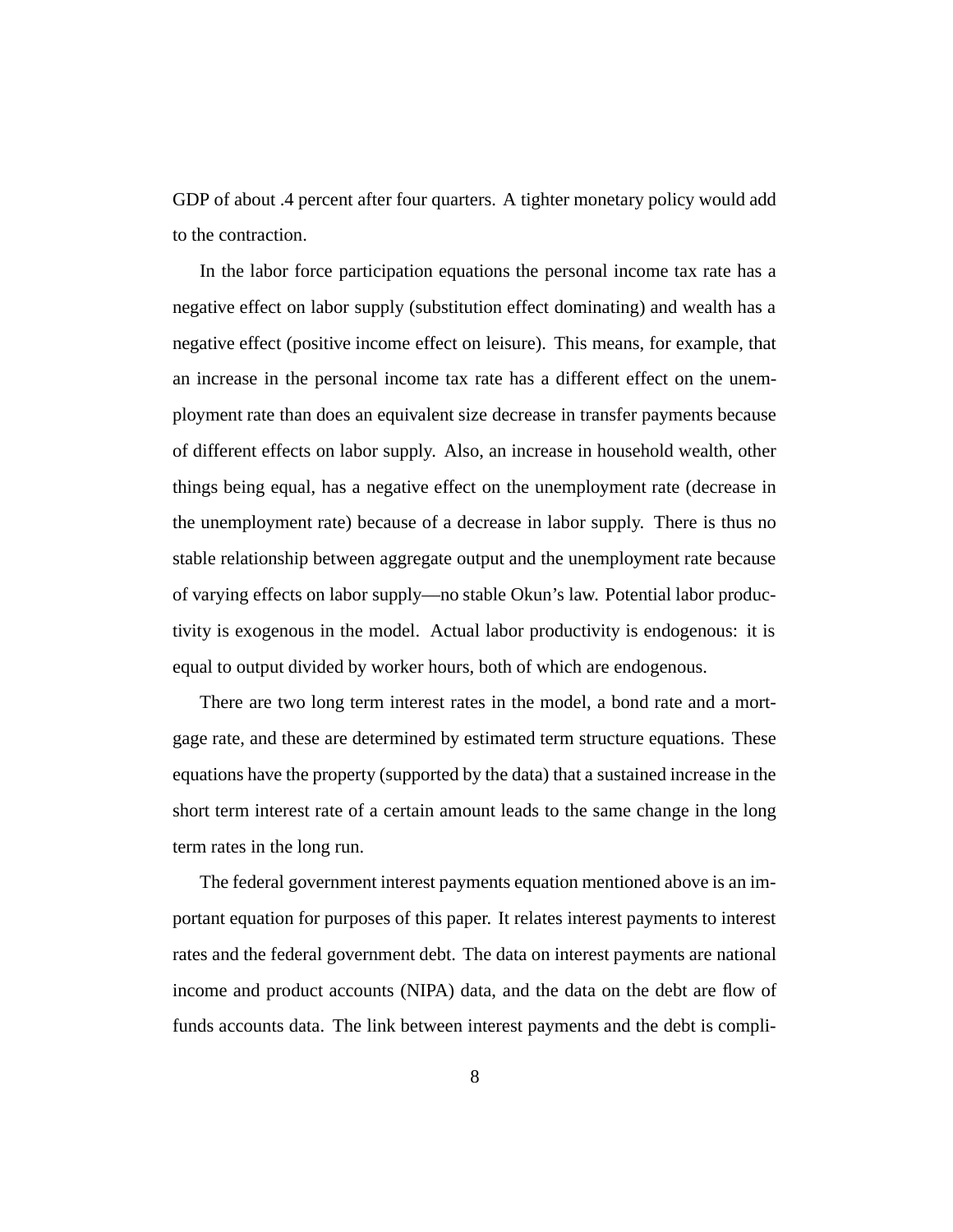cated because it depends on the time a security was issued, its maturity, and the interest rate at the time. The estimated interest payments equation is only a rough approximation. The interest rate used is a weighted average of the three-month rate and the current and seven lagged values of the bond rate. The interest payments equation is consistent with the historical data in the sense that it is estimated (no calibration), but it is still only a rough approximation. Regarding the term structure of interest rate equations, there is no adjustment for risk in the equations. Long terms rates depend on current and past short term rates. Any effects of the large federal deficits possibly increasing the interest rates that the federal government has to pay because of added risk are not captured in the model.

There is an equation in the US model explaining capital gains or losses on stocks held by the household sector (variable  $CG$ ). The two right hand side variables in this equation are the change in the bond rate and the change in after tax profits. The equation explains very little of the variation in  $CG$ , and the two explanatory variables have very small effects on CG. This equation is modified for one of the experiments below.

### **3 The Baseline Run—Run 1**

The results in this paper are based on actual data through 2009:4 (data available as of January 30, 2010). The prediction period is 2010:1–2020:4, 11 years. For the baseline run assumptions have to be made about future government policy. This is obviously difficult because tax and spending legislation changes over time. There are five key U.S. federal government spending variables in the model: purchases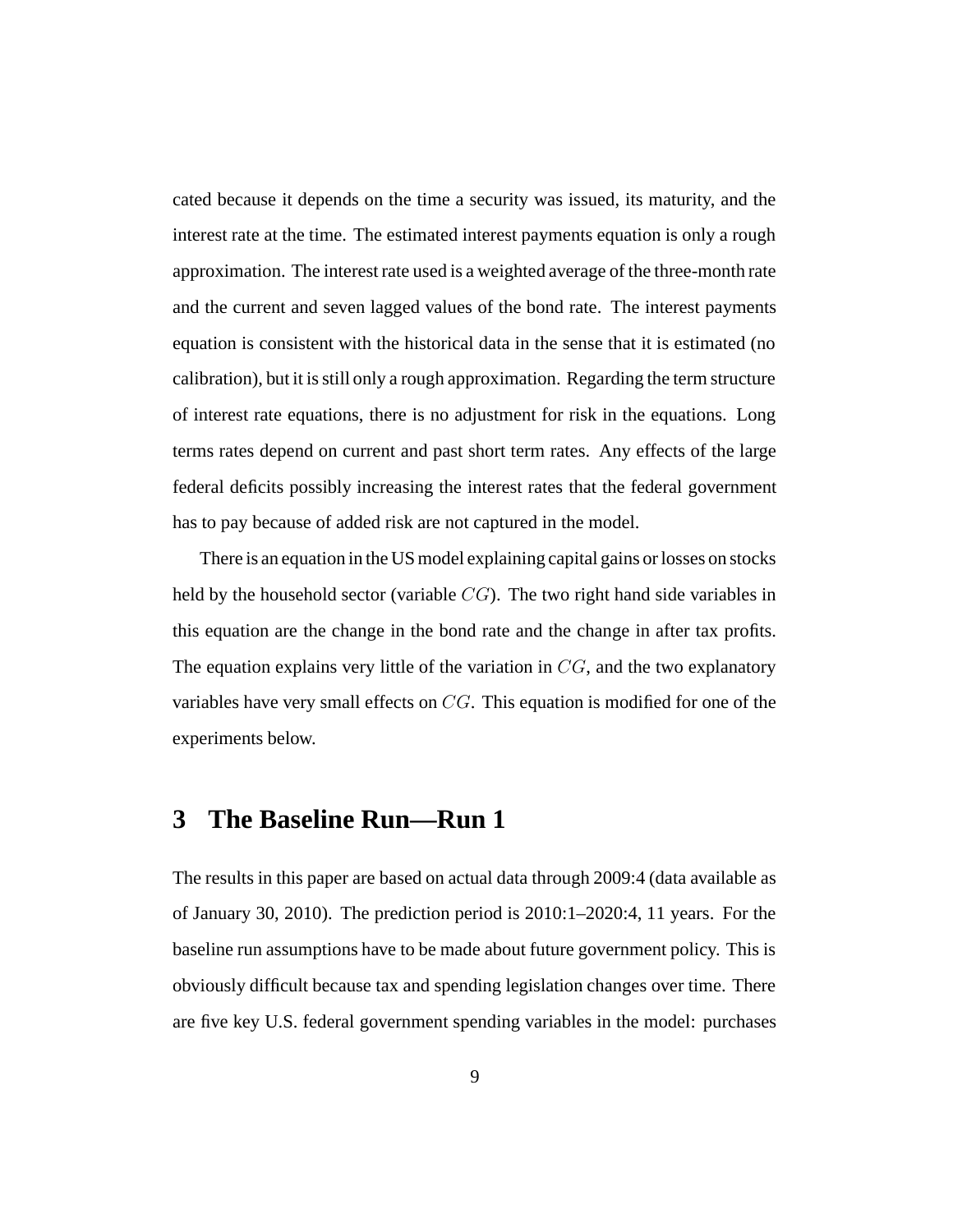of goods, civilian jobs, military jobs, transfers to households, and transfers to S&L governments. There are five key exogenous U.S. federal government tax rates: personal income, corporate profits, indirect business, employee social security, and employer social security. The stimulus bill, passed at the beginning of 2009, affects some of these variables for 2009 through 2012. The baseline run uses CBO (2009a) estimates of the effects of the stimulus bill on government spending and taxes to guide the choice of the government tax and spending variables in the model through 2012. Then for 2013:1–2020:4 (after the stimulus measures end) the tax rates are taken to remain unchanged from their 2012:4 values.

The five federal government spending variables are taken to grow in real terms at constant rates. The following discussion gives an idea of how the chosen growth rates for the spending variables relate to actual past growth rates. Three periods are considered: Clinton (1993:1–2000:4), Bush (2001:1–2007:4), and since 1990 (1990:1–2007:4). The last two periods stop in 2007:4 because the stimulus bill and earlier legislation affected 2008 and 2009. The actual past growth rates and the projected growth rates are presented in Table 1. Whether these projections are likely to underestimate or overestimate spending is hard to say. Based on behavior since 1990, slightly higher values are used for purchases of goods and jobs and slightly lower values are used for transfer payments.

Given the choice for federal transfer payments to S&L governments, the values of the exogenous tax and spending variables for S&L governments were chosen so that the governments had roughly balanced budgets, something that most state constitutions require. The remaining exogenous variables in the model are either fairly easy to forecast, like population, or are small and not important. Values of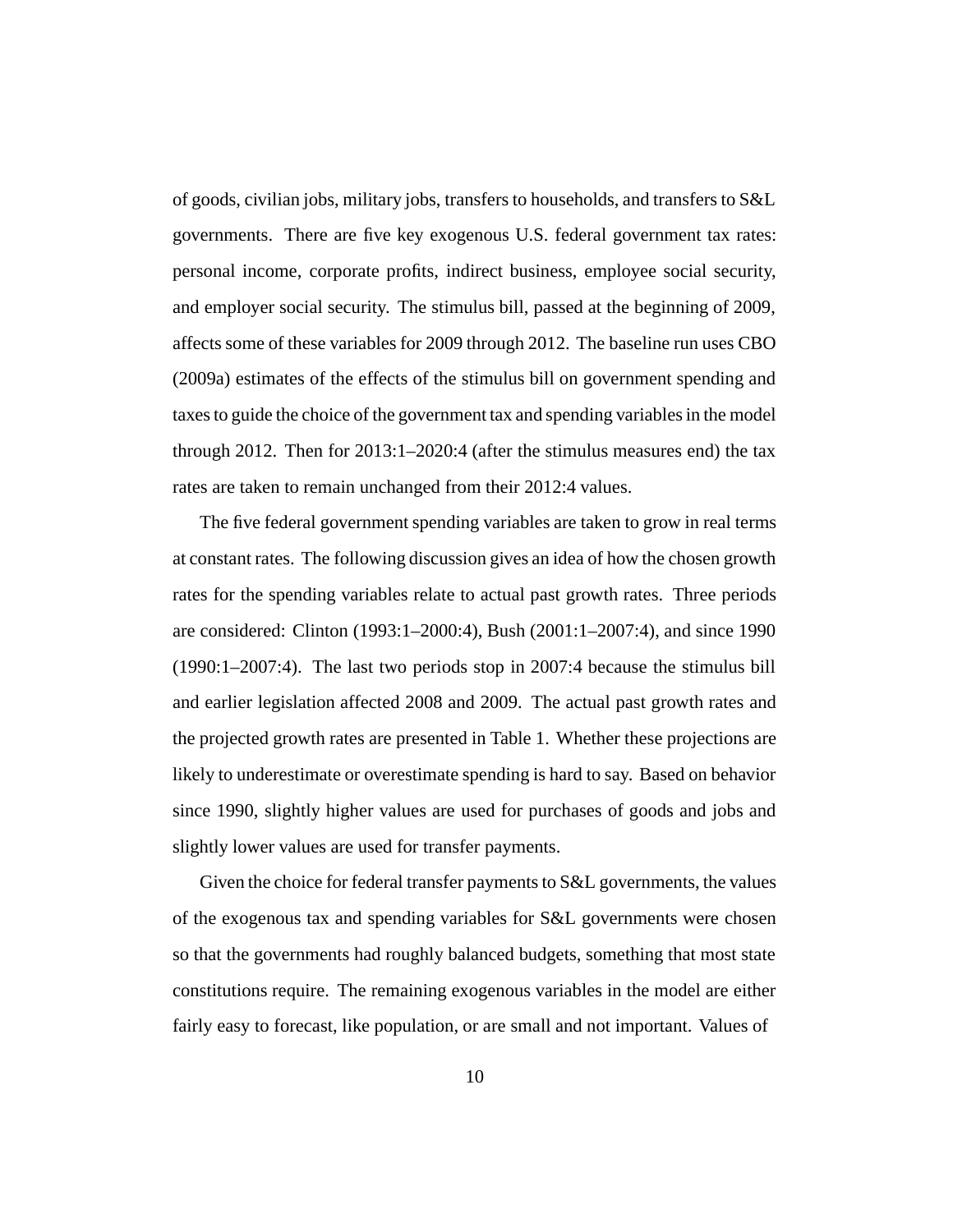| Tereminge enanges at Annual Rates |               |                   |               |               |  |  |  |  |  |  |
|-----------------------------------|---------------|-------------------|---------------|---------------|--|--|--|--|--|--|
| Variable                          | Clinton       | Bush              | Since 1990    | Projected     |  |  |  |  |  |  |
|                                   | 1993:1-2000:4 | $2001:1 - 2007:4$ | 1990:1-2007:4 | 2013:1-2020:4 |  |  |  |  |  |  |
| goods purchases                   | $-1.1$        | 7.5               | 2.5           | 3.0           |  |  |  |  |  |  |
| transfers to households           | 2.3           | 4.5               | 3.9           | 3.0           |  |  |  |  |  |  |
| transfers to S&L                  | 4.5           | 3.2               | 5.1           | 3.0           |  |  |  |  |  |  |
| civilian jobs                     | $-1.5$        | 0.0               | $-0.7$        | 1.0           |  |  |  |  |  |  |
| military jobs                     | $-3.1$        | 1.1               | $-1.9$        | 0.0           |  |  |  |  |  |  |

| <b>Table 1</b>                                             |
|------------------------------------------------------------|
| Actual and Projected Federal Government Spending Variables |
| Percentage Changes at Annual Rates                         |

each of these variables were chosen to be consistent with recent behavior. The main exogenous variable for each of the other countries is government spending. Remember that exports, export prices, and import prices are all endogenous in the MC model. No assumptions are needed for these.

Results for the baseline run are presented in Table 2. Values of eleven variables are presented for the fourth quarter of each year. A key point to remember throughout this paper is that there is much more uncertainty regarding the baseline run than there is regarding the difference between another run and the baseline run. Standard errors of differences are smaller than standard errors of levels because common errors in the two runs cancel out. Another way of looking at this is to note that the conclusions at the end of the paper are not likely to be sensitive to the use of different baseline runs.

The 10-year mean in Table 2 is the mean value of the variable for the 2011:4– 2020:4 period. These means are, of course, forecast values. The 56-year mean is the mean value of the variable for the 1954:1–2009:4 period,which is the estimation period. The two mean values for the growth rate (**g**), the unemployment rate (**u**), and the inflation rate  $(\pi)$  are close, and so, under the above assumptions, the model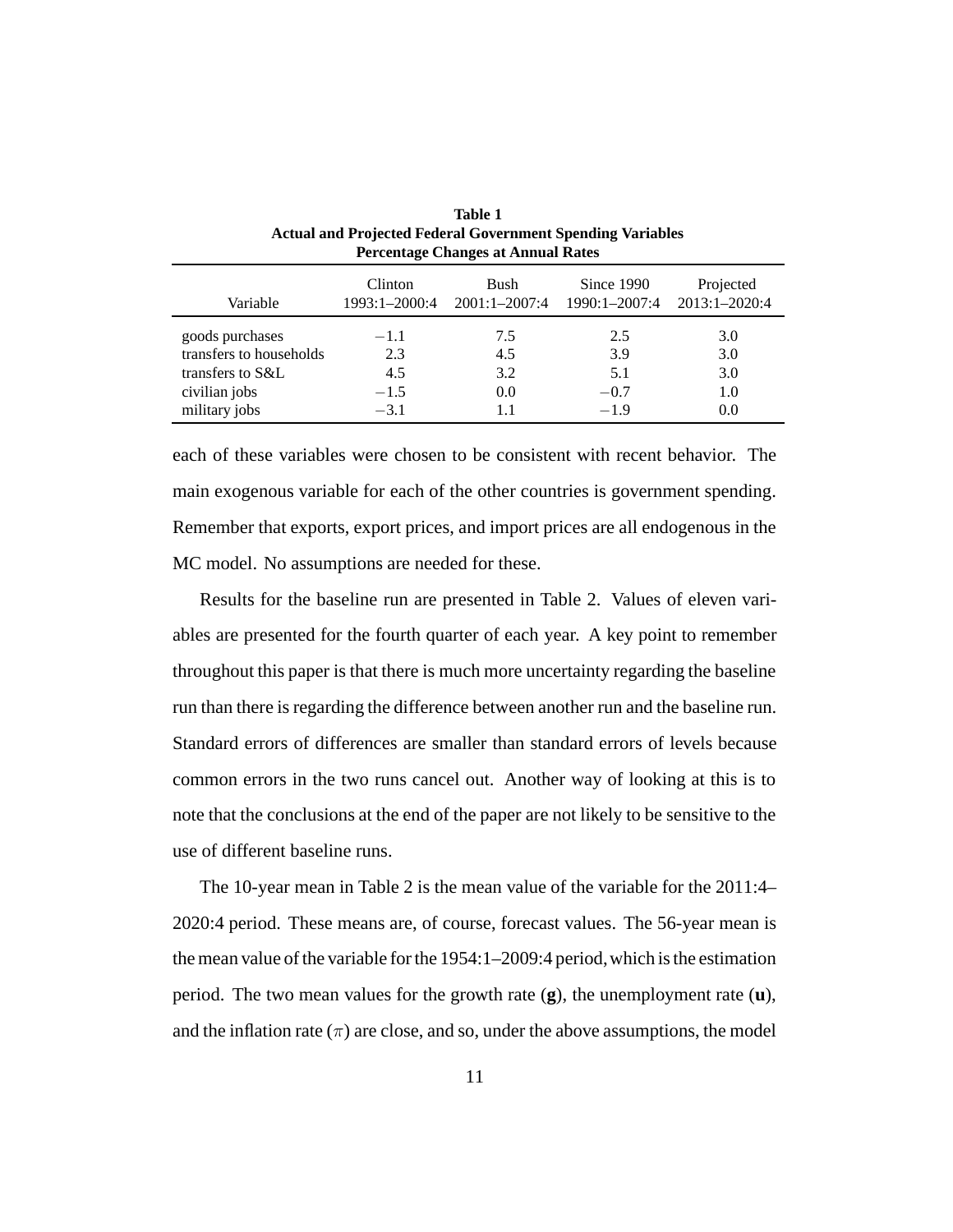| qtr                    | g      | u    | $\pi$ | r    | $\mathbf R$ | ca                                | int   | rec   | exp   | def   | debt  |  |  |
|------------------------|--------|------|-------|------|-------------|-----------------------------------|-------|-------|-------|-------|-------|--|--|
|                        |        |      |       |      |             | <b>Run 1. Baseline</b>            |       |       |       |       |       |  |  |
|                        |        |      |       |      |             | <b>Actual values</b>              |       |       |       |       |       |  |  |
| 2007.4                 | 2.5    | 4.8  | 2.7   | 3.4  | 5.5         | 0.046                             | 0.020 | 0.183 | 0.202 | 0.018 | 0.364 |  |  |
| 2008.4                 | $-1.9$ | 6.9  | 2.0   | 0.3  | 5.8         | 0.044                             | 0.016 | 0.167 | 0.214 | 0.047 | 0.391 |  |  |
| 2009.4                 | 0.1    | 10.0 | 0.7   | 0.1  | 5.2         | 0.031                             | 0.018 | 0.168 | 0.259 | 0.091 | 0.456 |  |  |
| <b>Forecast values</b> |        |      |       |      |             |                                   |       |       |       |       |       |  |  |
| 2010.4                 | 3.9    | 8.4  | 1.7   | 1.1  | 4.7         | 0.034                             | 0.023 | 0.172 | 0.243 | 0.072 | 0.549 |  |  |
| 2011.4                 | 3.6    | 7.0  | 3.1   | 2.3  | 4.7         | 0.033                             | 0.026 | 0.176 | 0.238 | 0.063 | 0.581 |  |  |
| 2012.4                 | 3.7    | 6.1  | 3.8   | 3.2  | 5.0         | 0.033                             | 0.028 | 0.179 | 0.238 | 0.059 | 0.598 |  |  |
| 2013.4                 | 3.5    | 5.7  | 4.0   | 3.8  | 5.4         | 0.034                             | 0.030 | 0.181 | 0.237 | 0.056 | 0.610 |  |  |
| 2014.4                 | 3.4    | 5.4  | 4.0   | 4.2  | 5.8         | 0.035                             | 0.032 | 0.183 | 0.238 | 0.055 | 0.621 |  |  |
| 2015.4                 | 3.1    | 5.3  | 3.8   | 4.4  | 6.1         | 0.036                             | 0.034 | 0.185 | 0.239 | 0.055 | 0.633 |  |  |
| 2016.4                 | 2.9    | 5.4  | 3.5   | 4.4  | 6.3         | 0.035                             | 0.037 | 0.186 | 0.242 | 0.055 | 0.647 |  |  |
| 2017.4                 | 2.8    | 5.5  | 3.3   | 4.3  | 6.4         | 0.033                             | 0.039 | 0.188 | 0.244 | 0.056 | 0.662 |  |  |
| 2018.4                 | 2.9    | 5.5  | 3.2   | 4.2  | 6.4         | 0.030                             | 0.041 | 0.189 | 0.246 | 0.056 | 0.678 |  |  |
| 2019.4                 | 3.0    | 5.5  | 3.2   | 4.3  | 6.5         | 0.026                             | 0.043 | 0.191 | 0.247 | 0.056 | 0.691 |  |  |
| 2020.4                 | 3.2    | 5.3  | 3.2   | 4.4  | 6.5         | 0.022                             | 0.044 | 0.193 | 0.248 | 0.054 | 0.702 |  |  |
| 10-yr mean             | 3.20   | 5.78 | 3.51  | 3.82 | 5.84        |                                   |       |       |       |       |       |  |  |
| 56-yr mean             | 3.22   | 5.82 | 3.50  | 5.02 | 7.22        |                                   |       |       |       |       |       |  |  |
|                        |        |      |       |      |             |                                   |       |       |       |       |       |  |  |
|                        |        |      |       |      |             | <b>Run 2. Dollar Depreciation</b> |       |       |       |       |       |  |  |
|                        |        |      |       |      |             | <b>Actual values</b>              |       |       |       |       |       |  |  |
| 2007.4                 | 2.5    | 4.8  | 2.7   | 3.4  | 5.5         | 0.046                             | 0.020 | 0.183 | 0.202 | 0.018 | 0.364 |  |  |
| 2008.4                 | $-1.9$ | 6.9  | 2.0   | 0.3  | 5.8         | 0.044                             | 0.016 | 0.167 | 0.214 | 0.047 | 0.391 |  |  |

**Table 2 Baseline Run and Two Bad Shocks**

| 10-yr mean | 3.30   | 5.74 | 4.77 | 4.77 | 6.56 |                        |       |       |       |       |       |
|------------|--------|------|------|------|------|------------------------|-------|-------|-------|-------|-------|
| 2020.4     | 3.5    | 5.0  | 4.5  | 5.7  | 7.8  | 0.013                  | 0.046 | 0.190 | 0.248 | 0.057 | 0.659 |
| 2019.4     | 3.2    | 5.3  | 4.4  | 5.5  | 7.6  | 0.019                  | 0.044 | 0.189 | 0.247 | 0.059 | 0.652 |
| 2018.4     | 3.0    | 5.4  | 4.4  | 5.4  | 7.5  | 0.024                  | 0.042 | 0.187 | 0.246 | 0.059 | 0.642 |
| 2017.4     | 2.9    | 5.4  | 4.6  | 5.5  | 7.4  | 0.028                  | 0.040 | 0.186 | 0.244 | 0.059 | 0.630 |
| 2016.4     | 3.0    | 5.3  | 4.9  | 5.5  | 7.2  | 0.031                  | 0.037 | 0.184 | 0.242 | 0.058 | 0.618 |
| 2015.4     | 3.2    | 5.3  | 5.2  | 5.4  | 6.9  | 0.033                  | 0.035 | 0.183 | 0.240 | 0.057 | 0.608 |
| 2014.4     | 3.6    | 5.4  | 5.5  | 5.1  | 6.4  | 0.033                  | 0.032 | 0.181 | 0.238 | 0.057 | 0.602 |
| 2013.4     | 3.6    | 5.8  | 5.5  | 4.5  | 5.8  | 0.034                  | 0.030 | 0.180 | 0.238 | 0.058 | 0.598 |
| 2012.4     | 3.6    | 6.2  | 5.1  | 3.7  | 5.3  | 0.035                  | 0.028 | 0.178 | 0.239 | 0.061 | 0.591 |
| 2011.4     | 3.4    | 7.0  | 3.9  | 2.5  | 4.8  | 0.036                  | 0.026 | 0.175 | 0.239 | 0.064 | 0.578 |
| 2010.4     | 3.9    | 8.4  | 1.7  | 1.1  | 4.7  | 0.034                  | 0.023 | 0.172 | 0.243 | 0.072 | 0.549 |
|            |        |      |      |      |      | <b>Forecast values</b> |       |       |       |       |       |
| 2009.4     | 0.1    | 10.0 | 0.7  | 0.1  | 5.2  | 0.031                  | 0.018 | 0.168 | 0.259 | 0.091 | 0.456 |
| 2008.4     | $-1.9$ | 6.9  | 2.0  | 0.3  | 5.8  | 0.044                  | 0.016 | 0.167 | 0.214 | 0.047 | 0.391 |
| 2007.4     | 2.5    | 4.8  | 2.7  | 3.4  | 5.5  | 0.046                  | 0.020 | 0.183 | 0.202 | 0.018 | 0.364 |
|            |        |      |      |      |      |                        |       |       |       |       |       |

**10-year real output gain versus run 1: \$370 billion (0.23 percent).**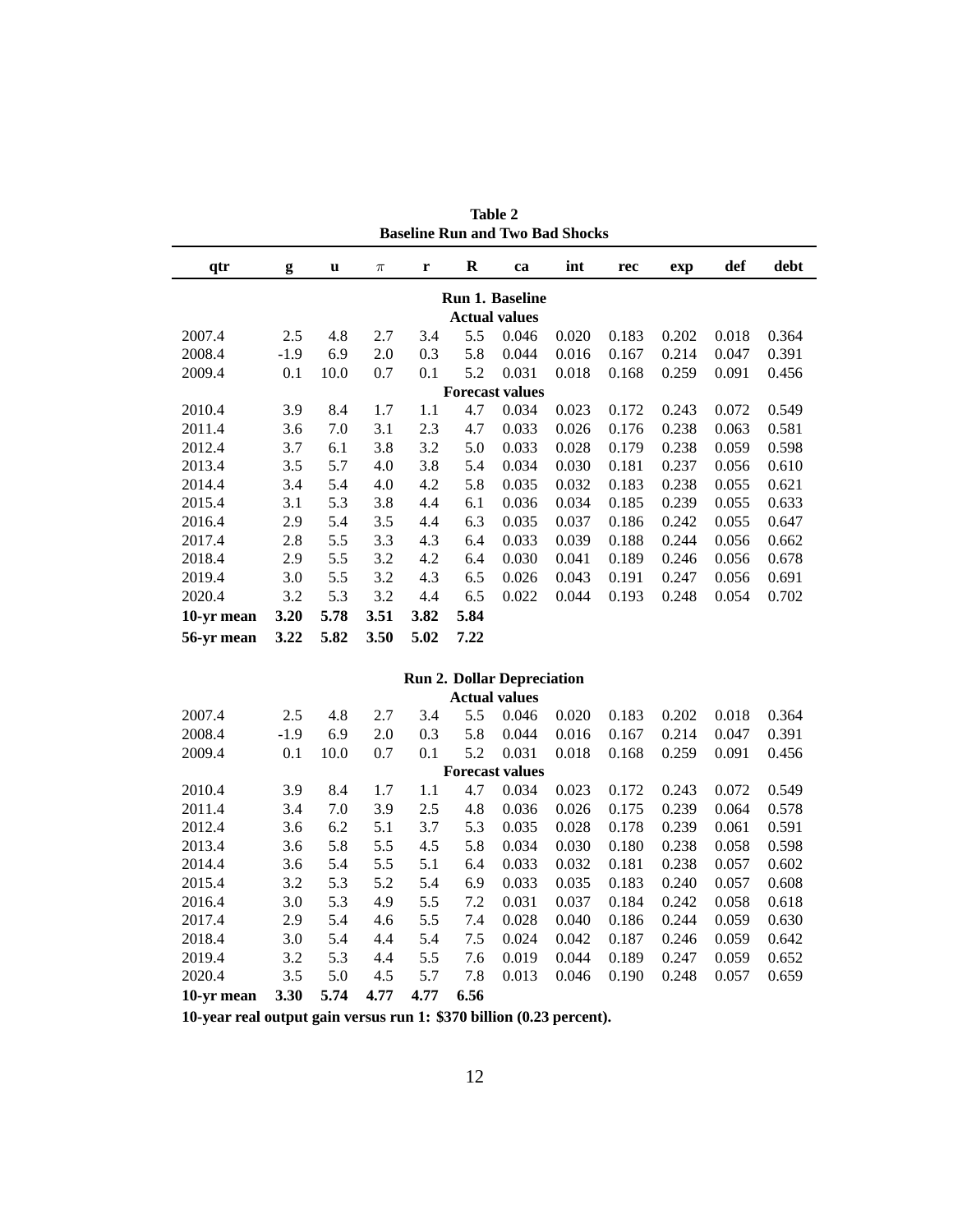| Table 2 (continued)                                                  |        |      |       |      |         |                      |       |       |       |       |       |  |  |
|----------------------------------------------------------------------|--------|------|-------|------|---------|----------------------|-------|-------|-------|-------|-------|--|--|
| qtr                                                                  | g      | u    | $\pi$ | r    | $\bf R$ | ca                   | int   | rec   | exp   | def   | debt  |  |  |
| <b>Run 3. Sluggish Stock Market</b>                                  |        |      |       |      |         |                      |       |       |       |       |       |  |  |
|                                                                      |        |      |       |      |         | <b>Actual values</b> |       |       |       |       |       |  |  |
| 2007.4                                                               | 2.5    | 4.8  | 2.7   | 3.4  | 5.5     | 0.046                | 0.020 | 0.183 | 0.202 | 0.018 | 0.364 |  |  |
| 2008.4                                                               | $-1.9$ | 6.9  | 2.0   | 0.3  | 5.8     | 0.044                | 0.016 | 0.167 | 0.214 | 0.047 | 0.391 |  |  |
| 2009.4                                                               | 0.1    | 10.0 | 0.7   | 0.1  | 5.2     | 0.031                | 0.018 | 0.168 | 0.259 | 0.091 | 0.456 |  |  |
| <b>Forecast values</b>                                               |        |      |       |      |         |                      |       |       |       |       |       |  |  |
| 2010.4                                                               | 3.9    | 8.4  | 1.7   | 1.1  | 4.7     | 0.034                | 0.023 | 0.172 | 0.243 | 0.072 | 0.549 |  |  |
| 2011.4                                                               | 3.5    | 7.0  | 3.1   | 2.2  | 4.7     | 0.033                | 0.026 | 0.176 | 0.238 | 0.063 | 0.581 |  |  |
| 2012.4                                                               | 3.5    | 6.2  | 3.7   | 3.1  | 5.0     | 0.033                | 0.028 | 0.178 | 0.238 | 0.060 | 0.600 |  |  |
| 2013.4                                                               | 3.4    | 5.9  | 3.9   | 3.6  | 5.3     | 0.033                | 0.030 | 0.181 | 0.238 | 0.057 | 0.614 |  |  |
| 2014.4                                                               | 3.4    | 5.7  | 3.8   | 3.9  | 5.6     | 0.034                | 0.032 | 0.183 | 0.238 | 0.056 | 0.626 |  |  |
| 2015.4                                                               | 3.1    | 5.7  | 3.6   | 4.0  | 5.8     | 0.034                | 0.034 | 0.184 | 0.240 | 0.056 | 0.639 |  |  |
| 2016.4                                                               | 2.9    | 5.8  | 3.4   | 4.0  | 6.0     | 0.033                | 0.037 | 0.186 | 0.242 | 0.056 | 0.654 |  |  |
| 2017.4                                                               | 2.8    | 5.9  | 3.2   | 3.8  | 6.0     | 0.030                | 0.039 | 0.188 | 0.244 | 0.056 | 0.671 |  |  |
| 2018.4                                                               | 2.9    | 6.0  | 3.0   | 3.7  | 6.0     | 0.027                | 0.040 | 0.189 | 0.246 | 0.056 | 0.687 |  |  |
| 2019.4                                                               | 3.0    | 6.0  | 3.0   | 3.7  | 6.0     | 0.023                | 0.042 | 0.191 | 0.247 | 0.056 | 0.701 |  |  |
| 2020.4                                                               | 3.2    | 6.0  | 3.0   | 3.7  | 6.0     | 0.019                | 0.043 | 0.193 | 0.247 | 0.054 | 0.712 |  |  |
| 10-yr mean                                                           | 3.18   | 6.11 | 3.39  | 3.48 | 5.60    |                      |       |       |       |       |       |  |  |
| 10-year real output loss versus run 1: \$398 billion (0.25 percent). |        |      |       |      |         |                      |       |       |       |       |       |  |  |

• **g** = real GDP, four quarter percent change, percentage points.

• **u** = unemployment rate, percentage points.

 $\bullet \pi = GDP$  deflator, four quarter percent change, percentage points.

• **r** = three-month Treasury bill rate, percentage points.

• **R** = AAA bond rate, percentage points.

- **ca** = U.S. current account deficit as a percent of GDP.
- **int** = federal government interest payments as a percent of GDP.
- **rec** = federal government total revenue (NIPA) as a percent of GDP.
- **exp** = federal government total expenditure (NIPA) as a percent of GDP (expenditures include interest payments).

• **def** = federal government deficit (NIPA) as a percent of GDP.

• **debt** = federal government debt as a percent of GDP.

is forecasting the next decade to be similar to average behavior in the past. The inflation forecasts (mean 3.51 percent) are higher than the current consensus view (for example, higher than the CBO's forecasts, which are 1.5 percent or less) but equal to the historical average. Baring any large shocks, which are not assumed for the baseline case, the U.S. price equation in the model tends to predict historically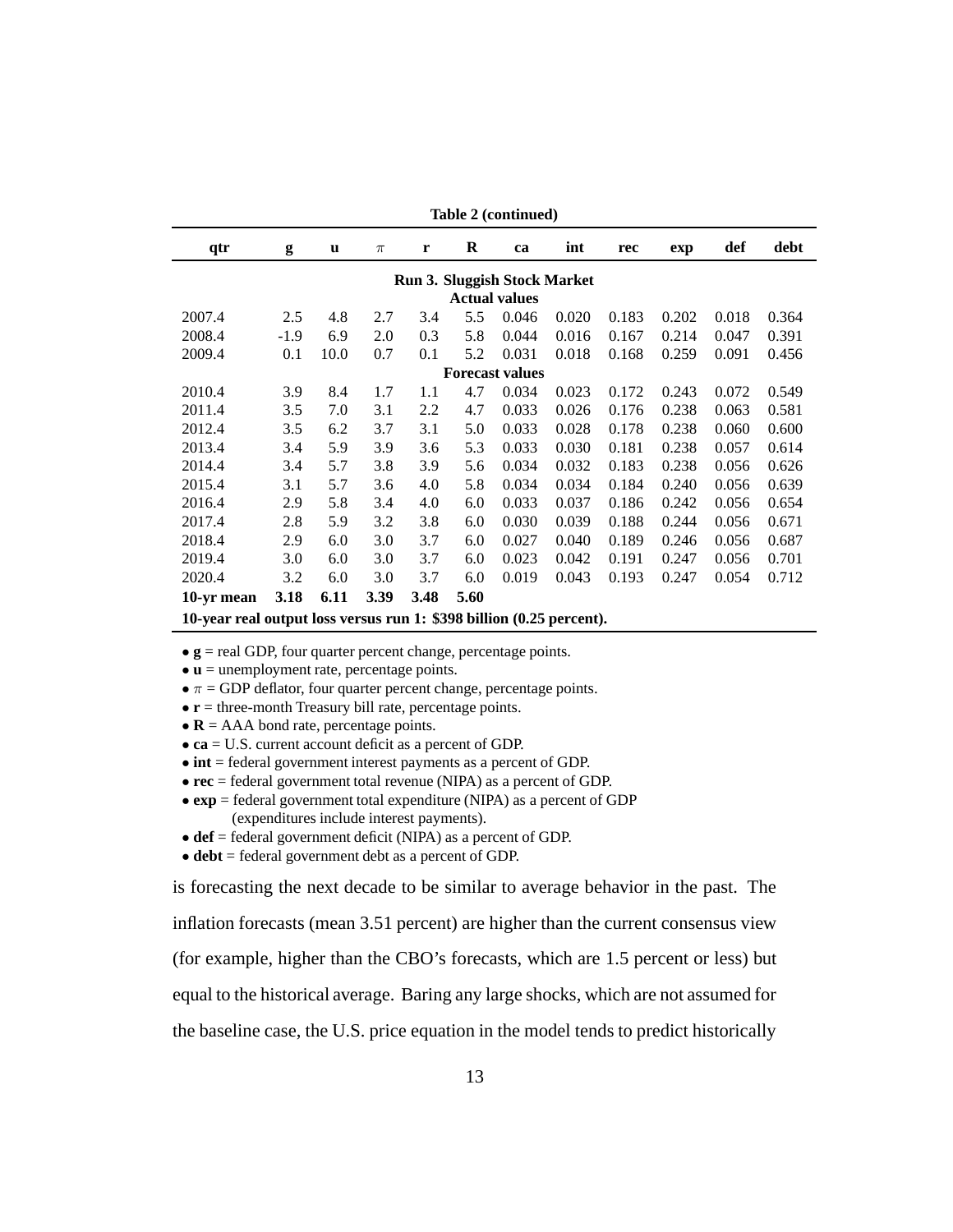average behavior in the long run. The Fed is, however, predicted to run an easier monetary policy than the historical average. The mean of the short term interest rate (**r**) is 3.82 for the 10-year period and 5.02 for the 56-year period.

The debt/GDP ratio (**debt**) was .364 in 2007:4, .391 in 2008:4, and .456 in 2009:4, and it is predicted to rise to .702 in 2020:4. The definition of the federal debt varies somewhat across studies, and for comparison purposes it is best to look at changes rather than levels. The CBO analysis cited above had a change of .270 between 2008 and 2019, which compares to .300 in Table 2. Auerbach and Gale had a change of .354 between 2009 and 2019, which compares to .235 in Table 2. The Obama administration had a change of .242 between 2009 and 2020, which compares to .246 in Table 2. The present numbers are thus in line with those from the CBO and the Obama administration. Auerbach and Gale are more pessimistic. Remember that in this study fairly modest growth rates have been used for federal transfers (see Table 1), and this could be too optimistic. The use of larger growth rates would obviously move the debt/GDP forecasts closer to those of Auerbach and Gale. As noted above, the main conclusions of this paper are not sensitive to the baseline values. Similar conclusions would be reached if the baseline run were more pessimistic about the debt/GDP ratio.

The ratio of the federal deficit to GDP (**def**) was .018 in 2007:4, .047 in 2008:4, and .091 in 2009:4. It is predicted to stabilize at about .055 in 2013. The ratio of federal interest payments to GDP (**int**) rises to .044 by 2020. The U.S. current account deficit as a percent of GDP (**ca**) is fairly stable throughout the period at about .033. Although not shown, there are no large changes in the debt/GDP ratio of S&L governments, which, as noted above, was imposed in the choice of the tax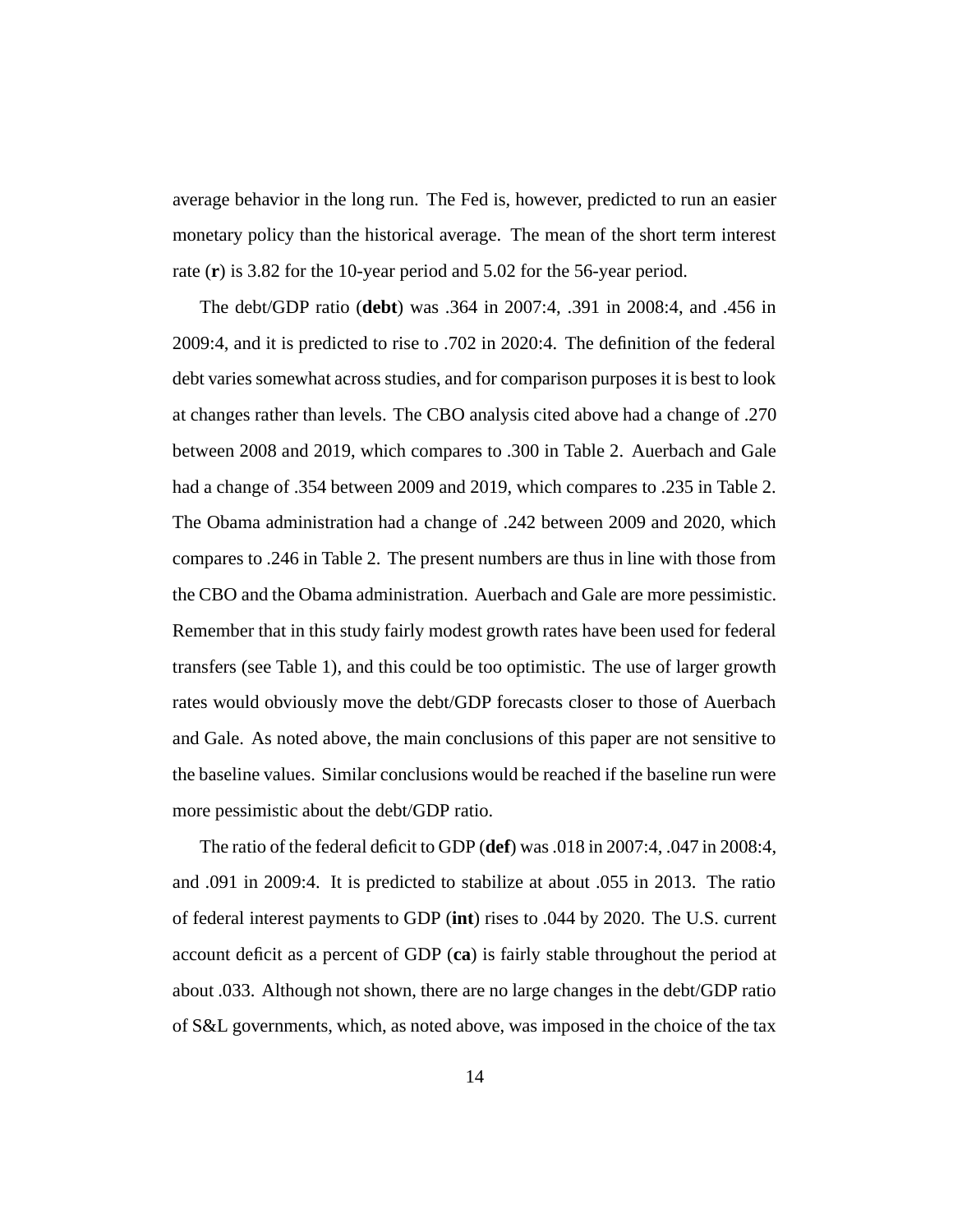and spending variables of the S&L governments.

The baseline run shows that without bad shocks like bad asset-market reactions, the U.S. economy is predicted to have a roughly historically average performance over the next decade even though the debt/GDP ratio is rising fairly rapidly. It takes (unpredictable) asset-market reactions to change the story, which will now be discussed.

# **4 Two Alternative Runs**

#### **Dollar Depreciation**

As noted in Section 1, a concern of many people is that the large deficits will lead to a large depreciation of the U.S. dollar. Since exchange rates are essentially unforecastable, it is not possible to predict something like this ahead of time. What is done here is simply to assume that a depreciation of the dollar will take place and examine its macro consequences. The assumption here is that beginning in 2011 people begin to lose confidence in the dollar, which leads to a depreciation of the dollar and a rise in the dollar price of oil. The depreciation is handled by shocking each exchange rate equation in the MC model beginning in 2011:1. The size of the shock was such that if nothing else changed the currency would appreciate relative to dollar by 25 percent in the long run. For example, if the euro were 0.7 in 2010:4, the shock was such as to make it 0.525 in the long run, other things being equal. The speed in approaching the long run value for a country is determined by the size of the coefficient estimate of the lagged exchange rate in the country's estimated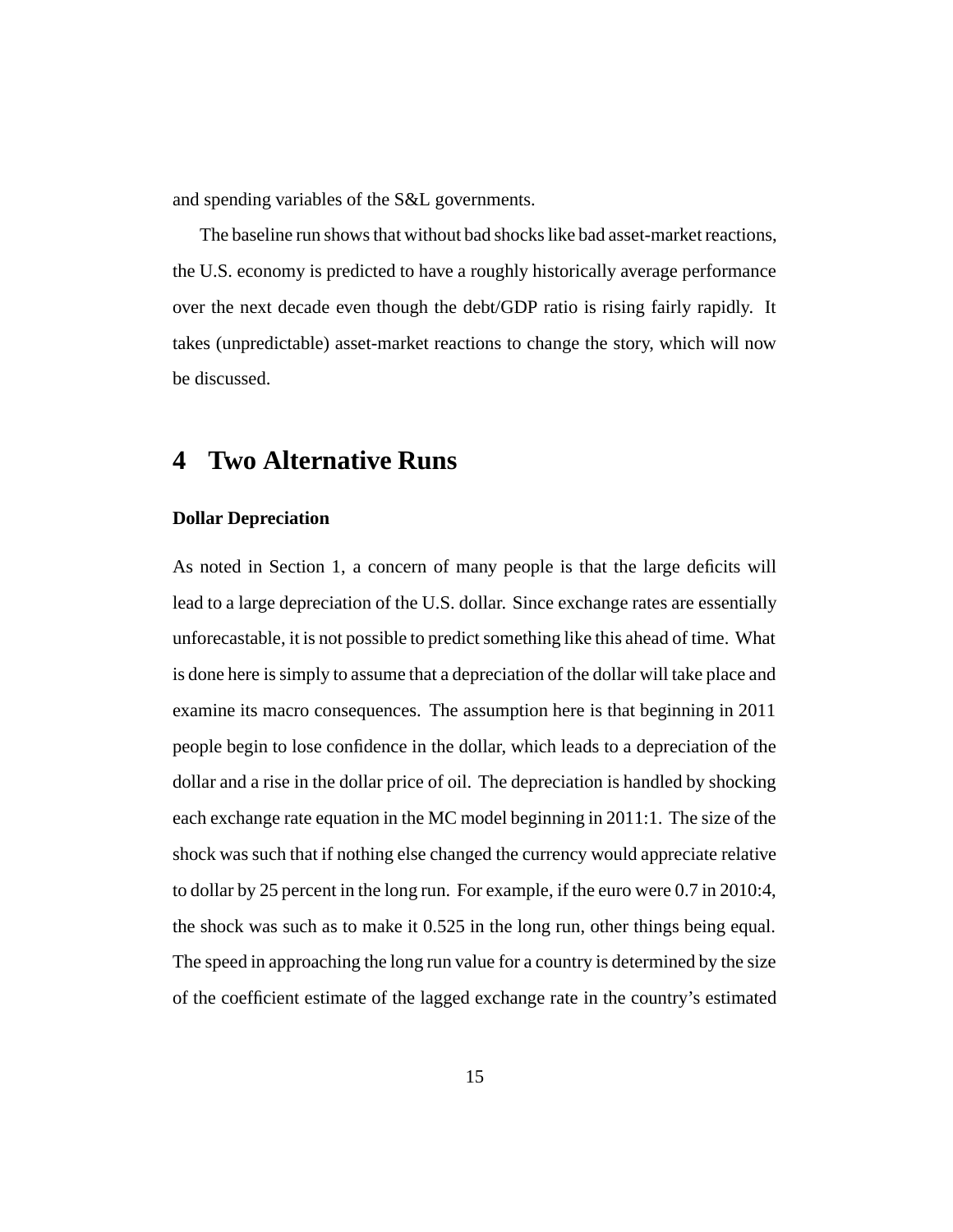exchange rate equation. Other things do, of course, change in response to the exchange rate shocks, which in turn affects the exchange rate equations, and so the long run appreciation is generally not 25 percent. The currencies of countries with no exchange rate equations were smoothly appreciated over the 10-year period to reach an appreciation of 25 percent in 2020:4. The price of exports in local currency was not changed for any country, including the oil exporting countries, which has the effect of increasing the dollar price of oil since the exchange rates of the oil exporting countries were appreciated. By 2020 the dollar price of oil is roughly 25 percent higher.

The results for this run (run 2) are presented second in Table 2. The 10-year mean of the U.S. inflation rate is now 4.77 percent compared to 3.51 percent in the baseline run. The growth rate is slightly higher and the unemployment rate slightly lower. Over the 10-year period there is a real output gain of 0.23 percent. A depreciation is thus inflationary and expansionary, as expected. The expansion is modest, because, as discussed in Section 2, inflation is, other things being equal, contractionary due to the fall in real wealth and real wages. Also in this case the nominal interest rate rises, which is contractionary. Although not shown, real exports are up and real imports are down substantially. The current account deficit does not fall much until near the end of the period because of the J-curve effect (the rise in the price of imports, other things being equal, increases the current account deficit).

The debt/GDP ratio in 2020:4 is .659 compared to .702 in the baseline run. There has thus been only a modest improvement in the ratio. This "only modest" improvement is in part due to the fact that interest payments as a fraction of GDP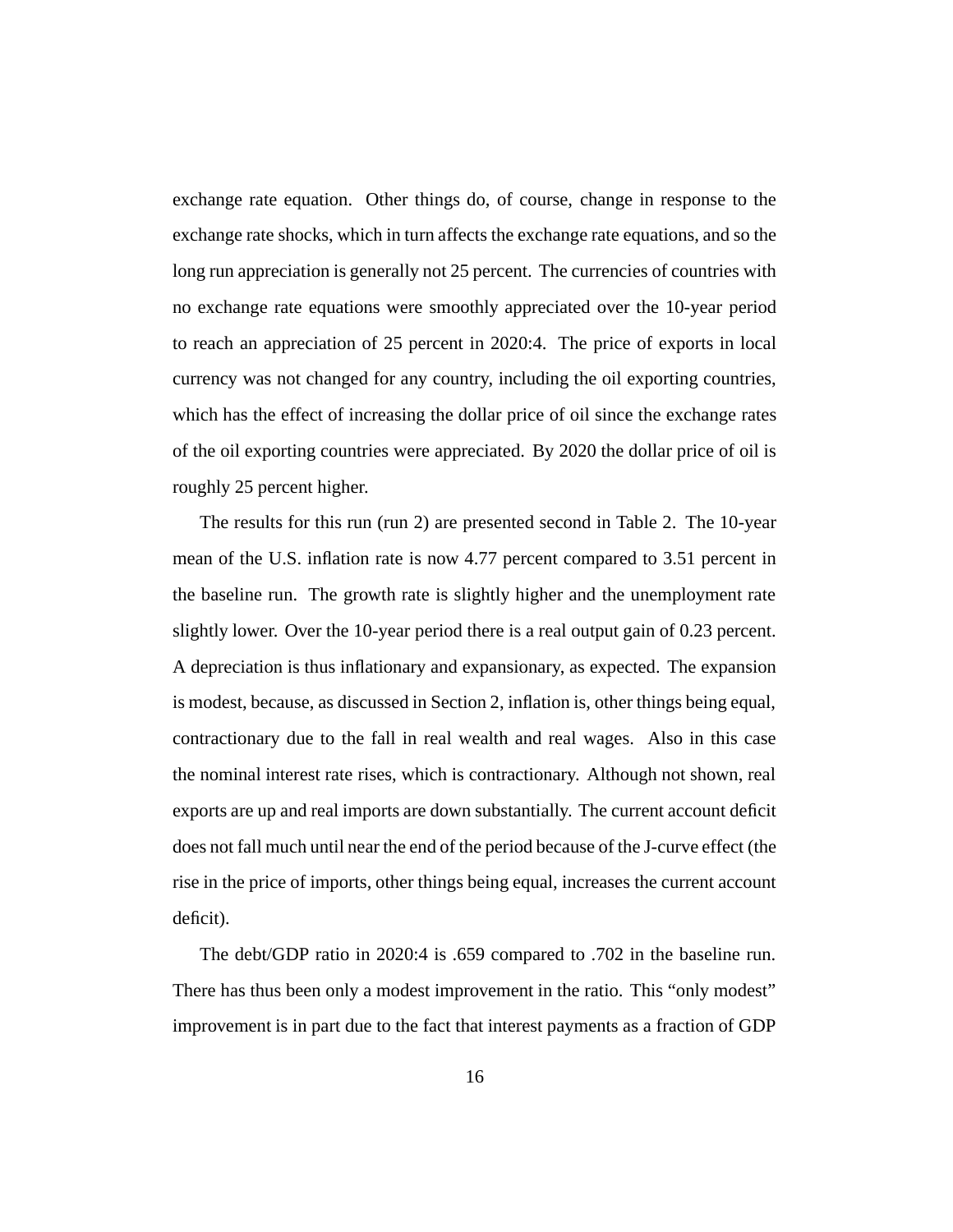are higher because of the higher interest rates set by the Fed in its fight against inflation. Also, much of federal government spending is tied to the rate of inflation in the model, and so spending increases as inflation increases. The overall results thus suggest that a depreciation is not likely to solve the debt problem. The debt cannot be inflated away in this way.

#### **Sluggish U.S. Stock Prices**

Run 3 assumes that a lack of confidence in the United States takes the form of lower U.S. stock prices from those in the baseline run. The constant term in the capital gains  $(CG)$  equation was cut in half for this run. No other changes were made. In the baseline run the sum of capital gains over the 10 years is \$20.3 trillion (nominal), and in run 3 it is \$10.7 trillion, a decrease of \$9.6 trillion. The results for run 3 are presented third in Table 2.

Comparing run 3 to the baseline run, the negative wealth effect leads to lower output growth and higher unemployment. Interest rates are lower because the Fed responds to both inflation and unemployment according to the estimated interest rate rule. The real output loss over the 10 years is \$398 billion (2005 dollars), or 0.25 percent. This output loss is 4.1 percent of the \$9.6 trillion decrease in capital gains, about 4 *real* cents per *nominal* dollar. Nominal GDP is \$1.8 trillion lower in run 3 versus the baseline run (not shown), but much of this is because of the lower rate of inflation rather than a decrease in real output. As noted in Section 2, there is a wealth effect on labor supply in the model: a decrease in wealth has a positive effect on labor supply (income effect). The lower wealth in run 3 thus leads, other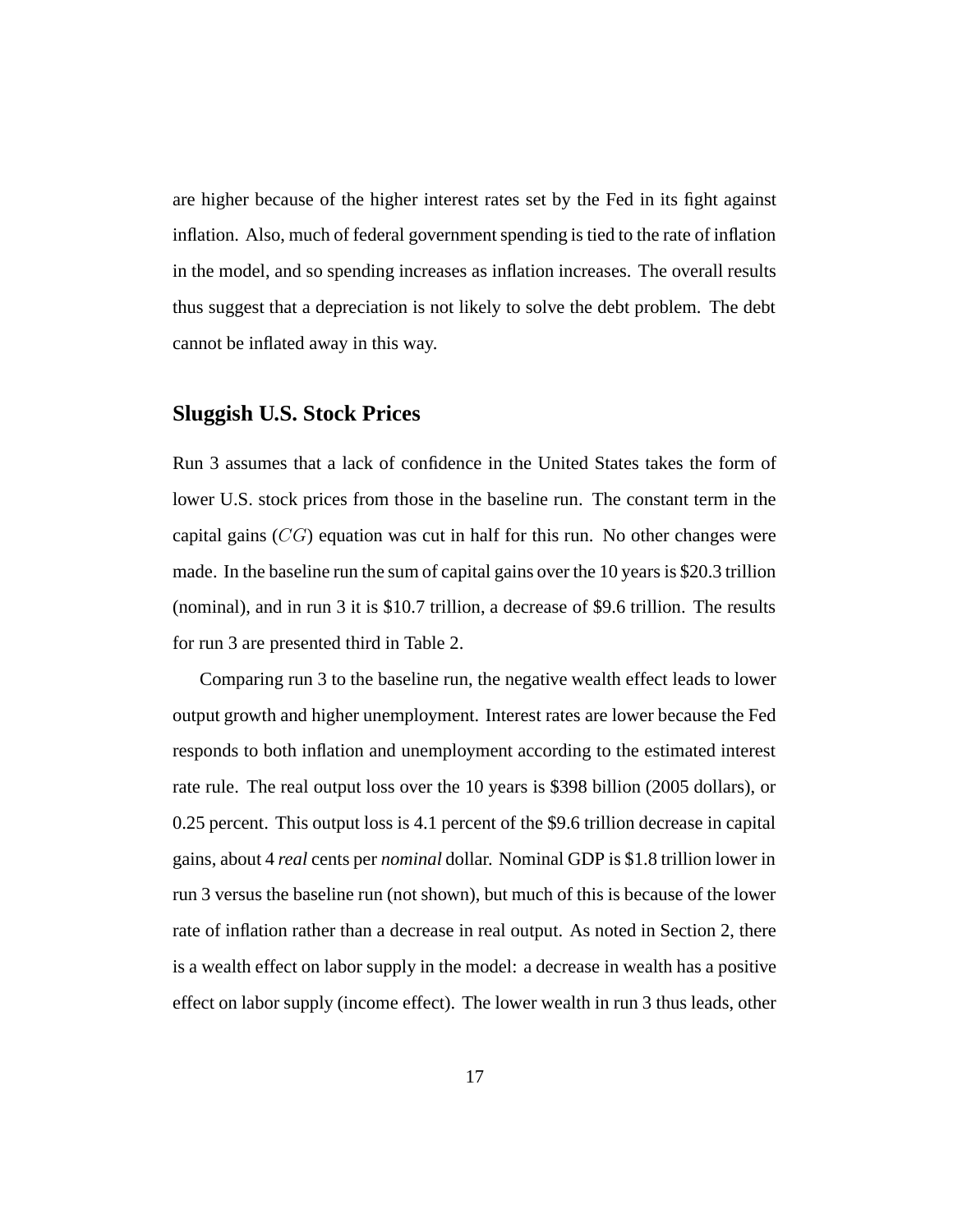things being equal, to a larger labor force, which means, other thing being equal, that the unemployment rate is higher.

The debt/GDP ratio is .712 in 2020:4 compared to .702 in the baseline run. The more sluggish economy hurts the ratio and the lower interest rates help, and the net effect is small. The main cost of sluggish stock prices is lost real output; the effect on the debt/GDP ratio is small.

### **5 Three Policy Experiments**

Three policy experiments were performed off of the baseline run. Run 4 imposes a personal income tax increase; run 5 imposes a cut in federal transfer payments to households, and run 6 imposes a national sales  $tax<sup>1</sup>$ . Each change is assumed to be imposed in 2011:1 and be sustained. The amount of the revenue increase or the spending decrease is taken to be roughly 3 percent of nominal GDP. For example, nominal GDP in 2011 in the baseline run is about \$16 trillion, and 3 percent of this is \$480 billion. This is a substantial tax increase or spending cut. These runs are the same as the baseline run except for the tax or spending changes. These changes are not phased in. The changes all go into effect in 2011:1. In practice they would probably be phased in, but for present purposes this does not matter much. What is of interest are the long run responses, and these are not sensitive to whether the changes are phased in or not. The results are presented in Table 3.

<sup>&</sup>lt;sup>1</sup>There is an aggregate federal personal income tax rate  $(D1G)$  and an aggregate federal indirect business tax rate (D3G) in the US model. These rates are based on NIPA data. For run 4 D1G was increased, and for run 6 D3G was increased, each by enough to raise revenue of roughly 3 percent of nominal GDP.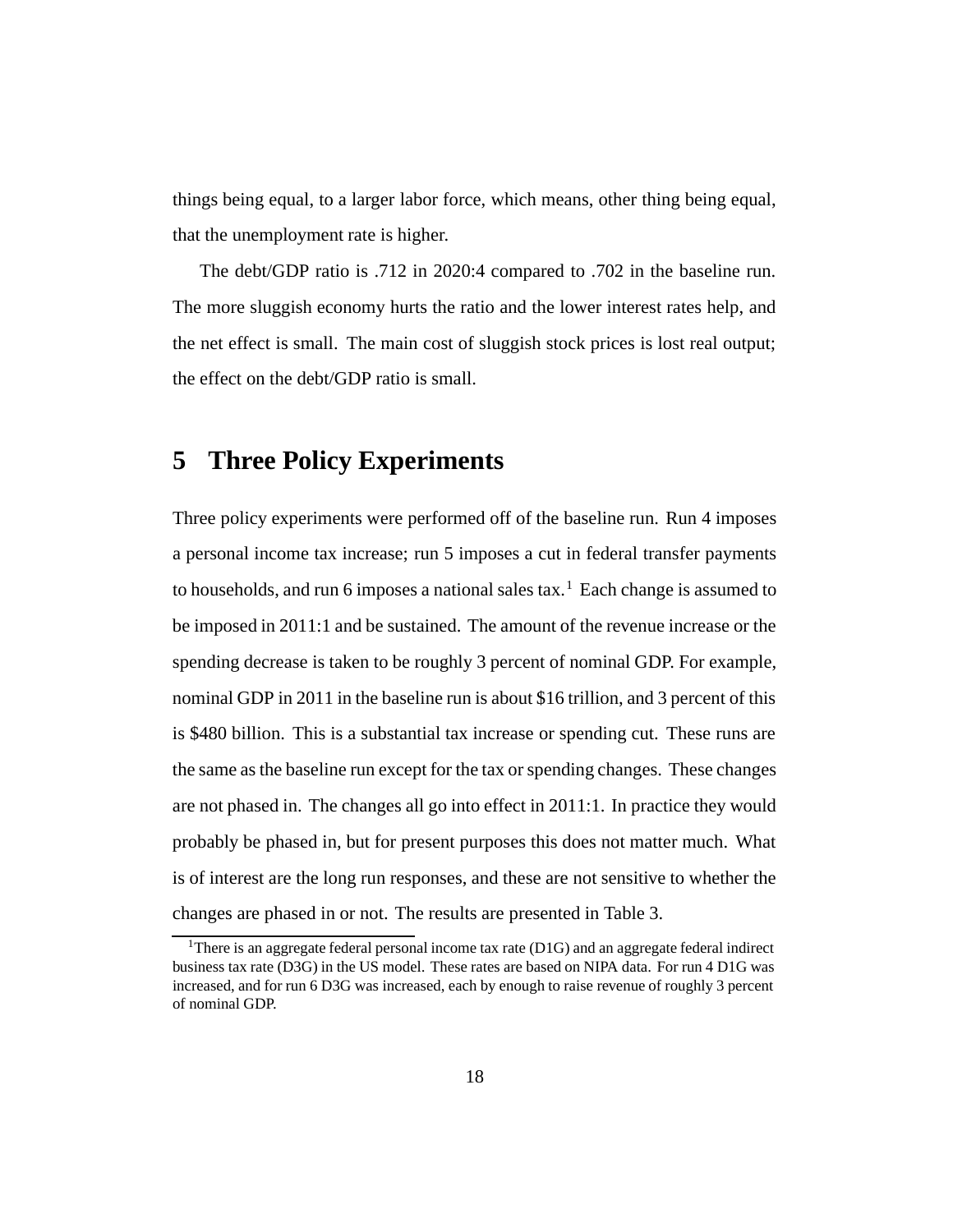| <b>Three Policy Changes</b> |        |      |       |      |      |                        |                                                            |       |       |       |       |
|-----------------------------|--------|------|-------|------|------|------------------------|------------------------------------------------------------|-------|-------|-------|-------|
| qtr                         | g      | u    | $\pi$ | r    | R    | ca                     | int                                                        | rec   | exp   | def   | debt  |
|                             |        |      |       |      |      |                        | <b>Run 4. Increase in Federal Personal Income Tax Rate</b> |       |       |       |       |
|                             |        |      |       |      |      | <b>Actual values</b>   |                                                            |       |       |       |       |
| 2007.4                      | 2.5    | 4.8  | 2.7   | 3.4  | 5.5  | 0.046                  | 0.020                                                      | 0.183 | 0.202 | 0.018 | 0.364 |
| 2008.4                      | $-1.9$ | 6.9  | 2.0   | 0.3  | 5.8  | 0.044                  | 0.016                                                      | 0.167 | 0.214 | 0.047 | 0.391 |
| 2009.4                      | 0.1    | 10.0 | 0.7   | 0.1  | 5.2  | 0.031                  | 0.018                                                      | 0.168 | 0.259 | 0.091 | 0.456 |
|                             |        |      |       |      |      | <b>Forecast values</b> |                                                            |       |       |       |       |
| 2010.4                      | 3.9    | 8.4  | 1.7   | 1.1  | 4.7  | 0.034                  | 0.023                                                      | 0.172 | 0.243 | 0.072 | 0.549 |
| 2011.4                      | 0.7    | 8.0  | 2.9   | 1.4  | 4.4  | 0.028                  | 0.025                                                      | 0.204 | 0.243 | 0.039 | 0.572 |
| 2012.4                      | 3.5    | 7.5  | 3.1   | 1.9  | 4.4  | 0.022                  | 0.026                                                      | 0.206 | 0.242 | 0.036 | 0.572 |
| 2013.4                      | 4.4    | 6.6  | 3.6   | 2.8  | 4.7  | 0.020                  | 0.026                                                      | 0.209 | 0.237 | 0.029 | 0.559 |
| 2014.4                      | 4.1    | 5.7  | 3.9   | 3.7  | 5.1  | 0.021                  | 0.026                                                      | 0.211 | 0.235 | 0.024 | 0.541 |
| 2015.4                      | 3.3    | 5.4  | 3.8   | 4.1  | 5.6  | 0.022                  | 0.027                                                      | 0.213 | 0.234 | 0.021 | 0.525 |
| 2016.4                      | 2.9    | 5.4  | 3.6   | 4.2  | 5.9  | 0.023                  | 0.027                                                      | 0.214 | 0.235 | 0.020 | 0.512 |
| 2017.4                      | 2.7    | 5.6  | 3.3   | 4.1  | 6.0  | 0.022                  | 0.028                                                      | 0.215 | 0.235 | 0.020 | 0.501 |
| 2018.4                      | 2.8    | 5.7  | 3.2   | 4.0  | 6.1  | 0.020                  | 0.028                                                      | 0.216 | 0.236 | 0.020 | 0.491 |
| 2019.4                      | 2.9    | 5.7  | 3.2   | 4.0  | 6.2  | 0.015                  | 0.028                                                      | 0.217 | 0.236 | 0.018 | 0.480 |
| 2020.4                      | 3.1    | 5.6  | 3.2   | 4.1  | 6.3  | 0.010                  | 0.028                                                      | 0.219 | 0.235 | 0.016 | 0.466 |
| 10-yr mean                  | 3.05   | 6.21 | 3.38  | 3.33 | 5.40 |                        |                                                            |       |       |       |       |

**Table 3**

**10-year real output loss versus run 1: \$2.668 trillion (1.64 percent).**

| <b>Run 5. Decrease in Federal Transfer Payments to Households</b> |  |  |  |  |  |  |  |  |  |
|-------------------------------------------------------------------|--|--|--|--|--|--|--|--|--|
| $\lambda$ . $\lambda$ 1 1                                         |  |  |  |  |  |  |  |  |  |

| <b>Actual values</b>   |        |      |      |      |      |       |       |       |       |       |       |  |
|------------------------|--------|------|------|------|------|-------|-------|-------|-------|-------|-------|--|
| 2007.4                 | 2.5    | 4.8  | 2.7  | 3.4  | 5.5  | 0.046 | 0.020 | 0.183 | 0.202 | 0.018 | 0.364 |  |
| 2008.4                 | $-1.9$ | 6.9  | 2.0  | 0.3  | 5.8  | 0.044 | 0.016 | 0.167 | 0.214 | 0.047 | 0.391 |  |
| 2009.4                 | 0.1    | 10.0 | 0.7  | 0.1  | 5.2  | 0.031 | 0.018 | 0.168 | 0.259 | 0.091 | 0.456 |  |
| <b>Forecast values</b> |        |      |      |      |      |       |       |       |       |       |       |  |
| 2010.4                 | 3.9    | 8.4  | 1.7  | 1.1  | 4.7  | 0.034 | 0.023 | 0.172 | 0.243 | 0.072 | 0.549 |  |
| 2011.4                 | 0.6    | 8.2  | 2.9  | 1.2  | 4.3  | 0.028 | 0.025 | 0.174 | 0.213 | 0.039 | 0.573 |  |
| 2012.4                 | 3.6    | 7.8  | 3.0  | 1.6  | 4.2  | 0.021 | 0.026 | 0.176 | 0.211 | 0.035 | 0.573 |  |
| 2013.4                 | 4.5    | 6.9  | 3.5  | 2.5  | 4.5  | 0.019 | 0.026 | 0.179 | 0.207 | 0.028 | 0.558 |  |
| 2014.4                 | 4.2    | 6.0  | 3.8  | 3.4  | 4.9  | 0.021 | 0.026 | 0.181 | 0.204 | 0.023 | 0.539 |  |
| 2015.4                 | 3.4    | 5.7  | 3.8  | 3.8  | 5.3  | 0.023 | 0.026 | 0.183 | 0.203 | 0.020 | 0.522 |  |
| 2016.4                 | 2.9    | 5.7  | 3.5  | 3.9  | 5.6  | 0.024 | 0.027 | 0.184 | 0.203 | 0.019 | 0.508 |  |
| 2017.4                 | 2.7    | 5.9  | 3.2  | 3.7  | 5.7  | 0.023 | 0.027 | 0.185 | 0.204 | 0.018 | 0.497 |  |
| 2018.4                 | 2.8    | 6.1  | 3.1  | 3.6  | 5.8  | 0.020 | 0.027 | 0.186 | 0.204 | 0.018 | 0.485 |  |
| 2019.4                 | 2.9    | 6.2  | 3.1  | 3.6  | 5.8  | 0.016 | 0.027 | 0.187 | 0.204 | 0.016 | 0.472 |  |
| 2020.4                 | 3.1    | 6.1  | 3.2  | 3.7  | 5.9  | 0.010 | 0.027 | 0.189 | 0.202 | 0.014 | 0.457 |  |
| 10-yr mean             | 3.07   | 6.53 | 3.30 | 3.02 | 5.17 |       |       |       |       |       |       |  |

**10-year real output loss versus run 1: \$2.526 trillion (1.56 percent).**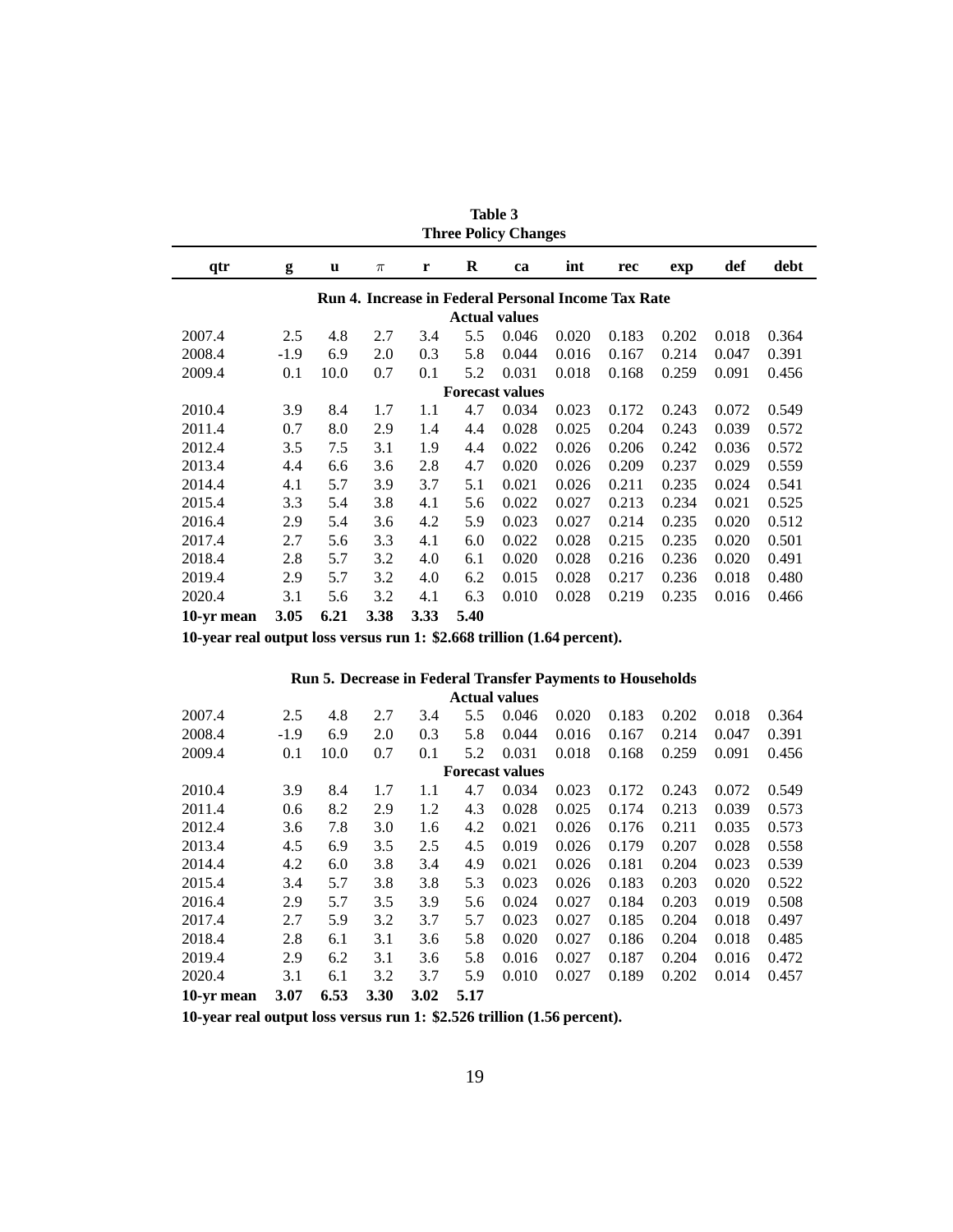| Table 3 (continued)                                                     |        |              |       |      |      |                      |       |       |       |       |       |  |  |
|-------------------------------------------------------------------------|--------|--------------|-------|------|------|----------------------|-------|-------|-------|-------|-------|--|--|
| qtr                                                                     | g      | $\mathbf{u}$ | $\pi$ | r    | R    | ca                   | int   | rec   | exp   | def   | debt  |  |  |
| <b>Run 6. National Sales Tax</b>                                        |        |              |       |      |      |                      |       |       |       |       |       |  |  |
|                                                                         |        |              |       |      |      | <b>Actual values</b> |       |       |       |       |       |  |  |
| 2007.4                                                                  | 2.5    | 4.8          | 2.7   | 3.4  | 5.5  | 0.046                | 0.020 | 0.183 | 0.202 | 0.018 | 0.364 |  |  |
| 2008.4                                                                  | $-1.9$ | 6.9          | 2.0   | 0.3  | 5.8  | 0.044                | 0.016 | 0.167 | 0.214 | 0.047 | 0.391 |  |  |
| 2009.4                                                                  | 0.1    | 10.0         | 0.7   | 0.1  | 5.2  | 0.031                | 0.018 | 0.168 | 0.259 | 0.091 | 0.456 |  |  |
| <b>Forecast values</b>                                                  |        |              |       |      |      |                      |       |       |       |       |       |  |  |
| 2010.4                                                                  | 3.9    | 8.4          | 1.7   | 1.1  | 4.7  | 0.034                | 0.023 | 0.172 | 0.243 | 0.072 | 0.549 |  |  |
| 2011.4                                                                  | $-1.5$ | 9.0          | 6.1   | 0.5  | 4.1  | 0.022                | 0.025 | 0.196 | 0.246 | 0.050 | 0.576 |  |  |
| 2012.4                                                                  | 3.2    | 9.2          | 2.4   | 0.5  | 3.7  | 0.011                | 0.026 | 0.197 | 0.245 | 0.048 | 0.593 |  |  |
| 2013.4                                                                  | 5.3    | 7.8          | 3.2   | 1.7  | 3.8  | 0.007                | 0.026 | 0.200 | 0.238 | 0.039 | 0.586 |  |  |
| 2014.4                                                                  | 4.8    | 6.4          | 3.9   | 3.0  | 4.4  | 0.009                | 0.026 | 0.202 | 0.234 | 0.032 | 0.571 |  |  |
| 2015.4                                                                  | 3.7    | 5.8          | 4.0   | 3.6  | 4.9  | 0.012                | 0.026 | 0.204 | 0.233 | 0.029 | 0.557 |  |  |
| 2016.4                                                                  | 3.0    | 5.7          | 3.7   | 3.8  | 5.3  | 0.015                | 0.027 | 0.205 | 0.233 | 0.028 | 0.548 |  |  |
| 2017.4                                                                  | 2.8    | 5.9          | 3.4   | 3.8  | 5.5  | 0.016                | 0.028 | 0.206 | 0.234 | 0.028 | 0.543 |  |  |
| 2018.4                                                                  | 2.7    | 6.1          | 3.2   | 3.7  | 5.7  | 0.015                | 0.029 | 0.207 | 0.235 | 0.028 | 0.538 |  |  |
| 2019.4                                                                  | 2.9    | 6.2          | 3.2   | 3.6  | 5.8  | 0.011                | 0.029 | 0.208 | 0.235 | 0.027 | 0.533 |  |  |
| 2020.4                                                                  | 3.1    | 6.1          | 3.3   | 3.7  | 5.8  | 0.005                | 0.030 | 0.209 | 0.235 | 0.026 | 0.526 |  |  |
| 10-yr mean                                                              | 3.01   | 6.87         | 3.66  | 2.69 | 4.85 |                      |       |       |       |       |       |  |  |
| 10-year real output loss versus run 1: \$4.180 trillion (2.58 percent). |        |              |       |      |      |                      |       |       |       |       |       |  |  |

• See notes to Table 2.

Consider runs 4 and 5 first. The effects in the model of changing personal income tax rates and transfer payments are similar; they both affect the disposable income of the household sector. One difference is that a tax rate increase has a negative effect on labor force participation, and so the labor force is smaller, other things being equal, in the tax rate case than in the transfer case. This results in a smaller unemployment rate, other things being equal, in the tax rate case. In run 4 the unemployment rate is 5.6 percent at the end of the period, which compares to 6.1 percent in run 5. On the other hand, the sum of the real output losses are similar: \$2.688 trillion (1.64 percent) in run 4 and \$2.526 trillion (1.56 percent) in run 5. The tax increases and spending decreases are thus contractionary, as expected. The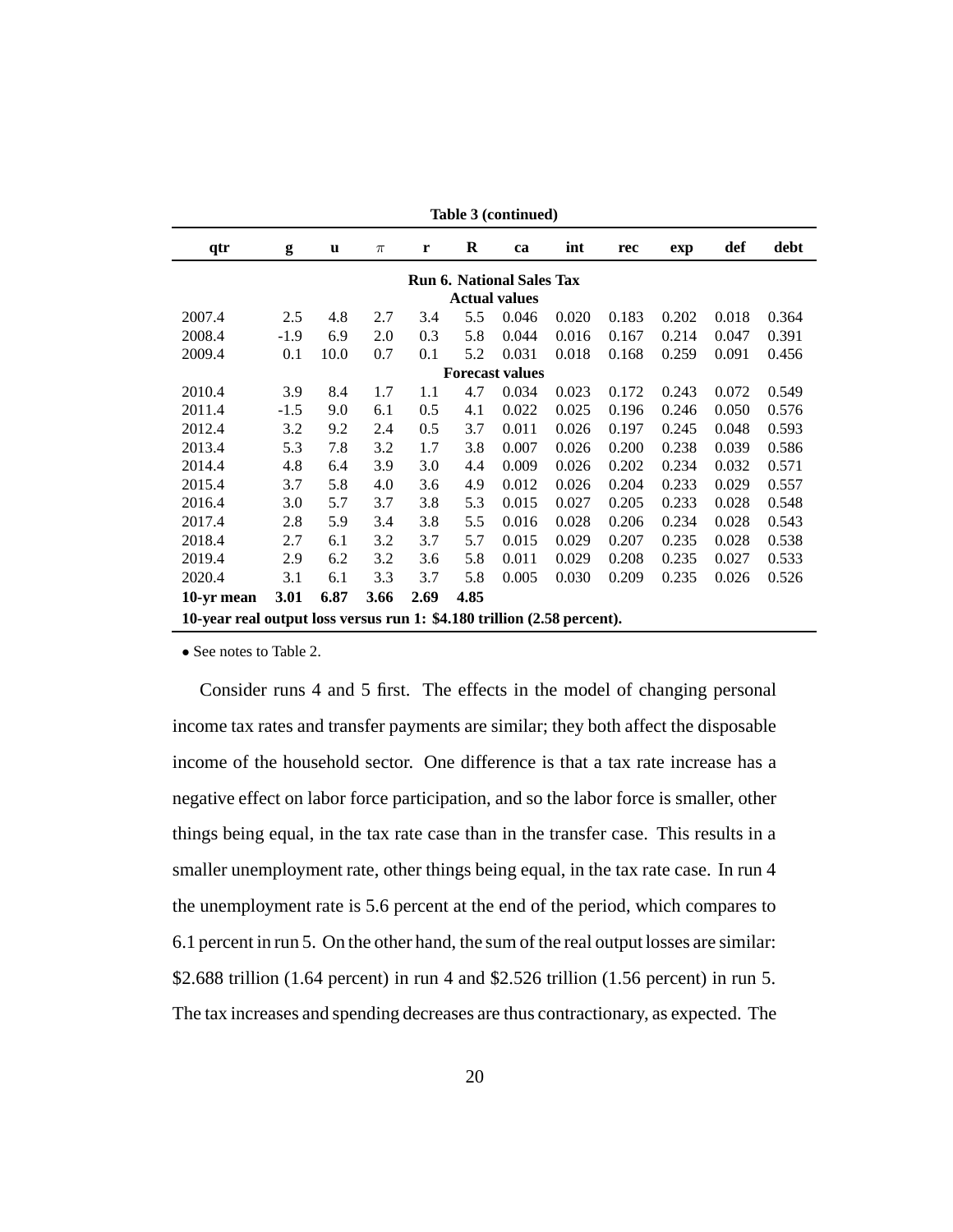Fed is estimated to lower the interest rate in response to the contraction (10-year mean of 3.33 in run 4 and 3.02 in run 5 compared to 3.82 in the baseline run). This offsets some of the contraction, but by no means all. Runs 4 and 5 do solve the debt problem. By 2020, the deficit as a percent of GDP falls to 1.6 percent in run 4 and 1.4 percent in run 5. The debt/GDP ratio in 2020:4 is .466 in run 4 and .457 in run 5.

Runs 4 and 5 use the estimated interest rate rule of the Fed, and, as just discussed, the Fed is estimated to lower the interest rate in response to the tax increases and spending decreases. The output loss would obviously be less if the Fed lowered the interest rate more. When, for example, the interest rate rule is dropped and the short term interest rate is taken to be 1.0 percent from 2011:1 on for run 4, the output loss falls to 0.97 percent from 1.64 percent. Inflation is higher, with the 10-year mean rate being 3.66 percent instead of 3.38 percent. This is, of course, an extreme case since it seems unlikely that the Fed would keep the interest rate at 1.0 percent in face of 3.66 percent inflation. This behavior is far from the Fed's estimated behavior in the sample period (1954:1–2009:4). This experiment does show, however, that even in this extreme case, there is still a nontrivial output loss. As noted in Section 2, monetary policy cannot come close to eliminating business cycles according to the model.

In run 6 a federal sales tax increase was imposed on total nominal consumption (services, nondurables, and durables). This is a radical experiment and not realistic in that it is probably not feasible to tax all types of consumption. Also, the tax increase is large, enough to raise 3 percent of GDP, which is larger than is likely to be feasible. This experiment should, however, give one a general idea of the effects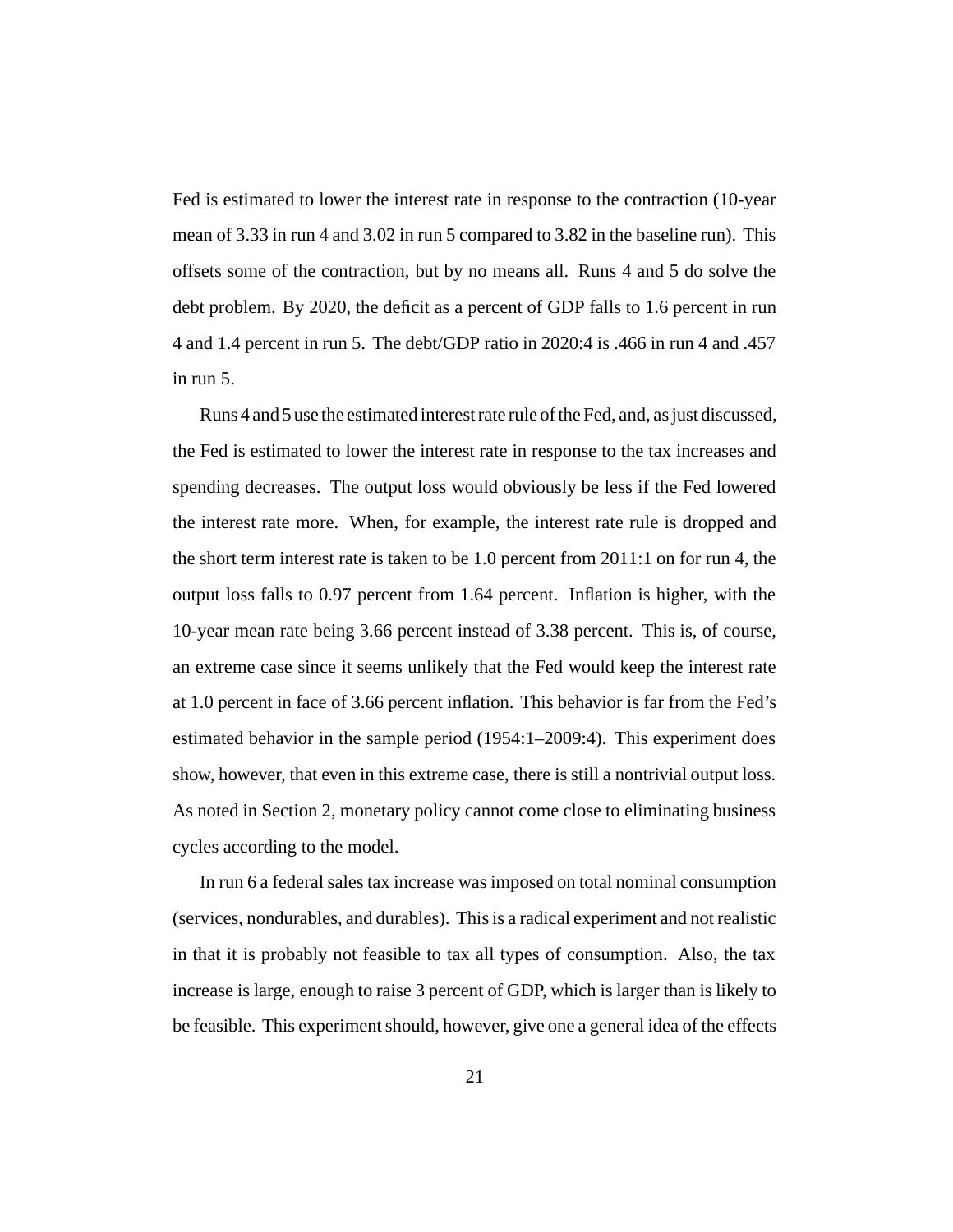of a sales tax increase. In the model sales taxes are passed on to consumers, and so there is a large one-time price increase when the sales tax is imposed. This results in a fall in real wealth and in the real wage, which are contractionary. The results in Table 3 show that the contraction is larger for run 6 than for runs 4 and 5. The sum of the real output loss over the 10 years is 2.58 percent, about one percentage point higher than for runs 4 and 5. There is also more inflation using the GDP deflator because sales taxes are in the GDP deflator. Due primarily to the more sluggish economy, the debt/GDP ratio does not fall as much. It falls to .526, compared to .466 and .457 for runs 4 and 5, respectively. Although this experiment is pushing the model outside normal behavior and thus has more uncertainty attached to it, the results suggest that a national sales tax has more output costs than do personal tax increases and spending cuts.

# **6 Conclusion**

This paper provides estimates of possible macroeconomic consequences of large future federal government deficits. The results are conditional on essentially unforecastable events: flight from the dollar, stock market stagnation, personal tax increases, transfer payment decreases, and a national sales tax. In other words, the results are conditional on asset market behavior and government policy behavior, both of which are not forecastable. The main conclusions are:

1. Assuming no major changes in federal government tax and spending policies, the federal debt as a percent of GDP rises to about 70 percent by 2020. This rise is similar to that of the CBO (2009b) and the February 1, 2010, release of the Obama administration's budget. The rise is somewhat smaller than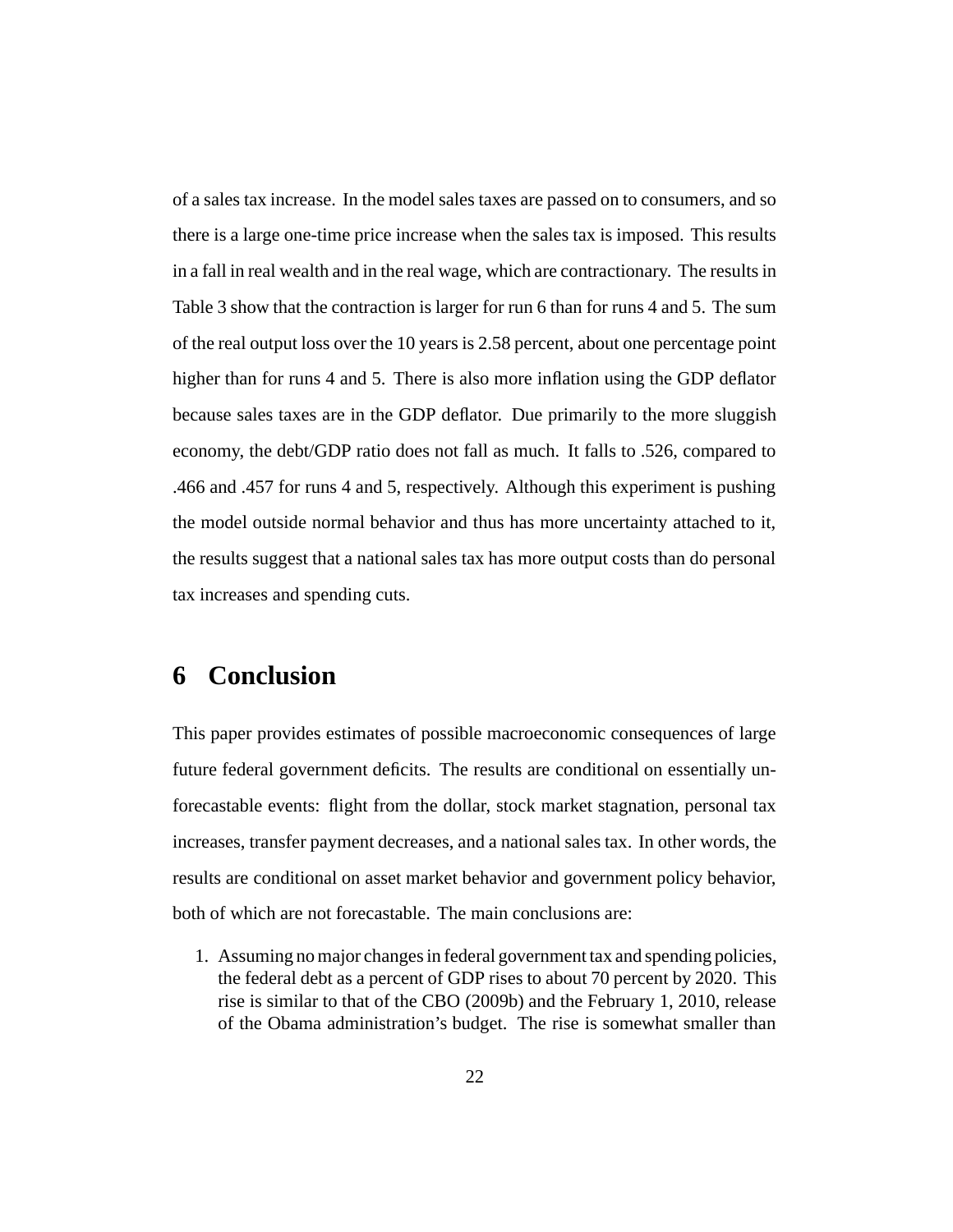that of Auerbach and Gale (2009). In the present case all the macroeconomic endogeneity has been accounted for.

- 2. A depreciation of the dollar leads to inflation, as expected, but this is of only modest help regarding the debt problem. It does not appear that the United States can inflate away its debt problem.
- 3. Sluggish stock prices make the picture worse. Output is lower and the debt/GDP ratio is higher.
- 4. Personal income tax increases and transfer payment decreases have similar effects on the economy. A tax increase or spending decrease of 3 percent of nominal GDP is enough to solve the debt problem. The real output loss over the decade is about 1.6 percent.
- 5. A national sales tax is more contractionary in the model than are personal tax increases and transfer decreases, due in large part to decreases in real wealth and real wages. A national sales tax thus does not look like a good idea, although there is more uncertainty here regarding the ability of the model to deal with this case.
- 6. In the estimated interest rate rule of the Fed both inflation and unemployment matter, and so the Fed's response to shocks depends on how these two variables are affected. The estimated effects of interest rate changes on the economy in the model are not large enough to have the Fed come close to offsetting the output loss from the tax increases or spending decreases.

As noted in Section 2, the experiments in this paper do not take account of possibly higher interest rates on federal government securities because of added risk. Because of this, the results in this paper may not be pessimistic enough. It may also be that the baseline run has underestimated the growth in federal spending and thus the deficit and debt. If this is the case, then all the runs are off, but the *differences* between the runs are much less affected. In other words, the conclusions above are not much affected by different baseline runs.